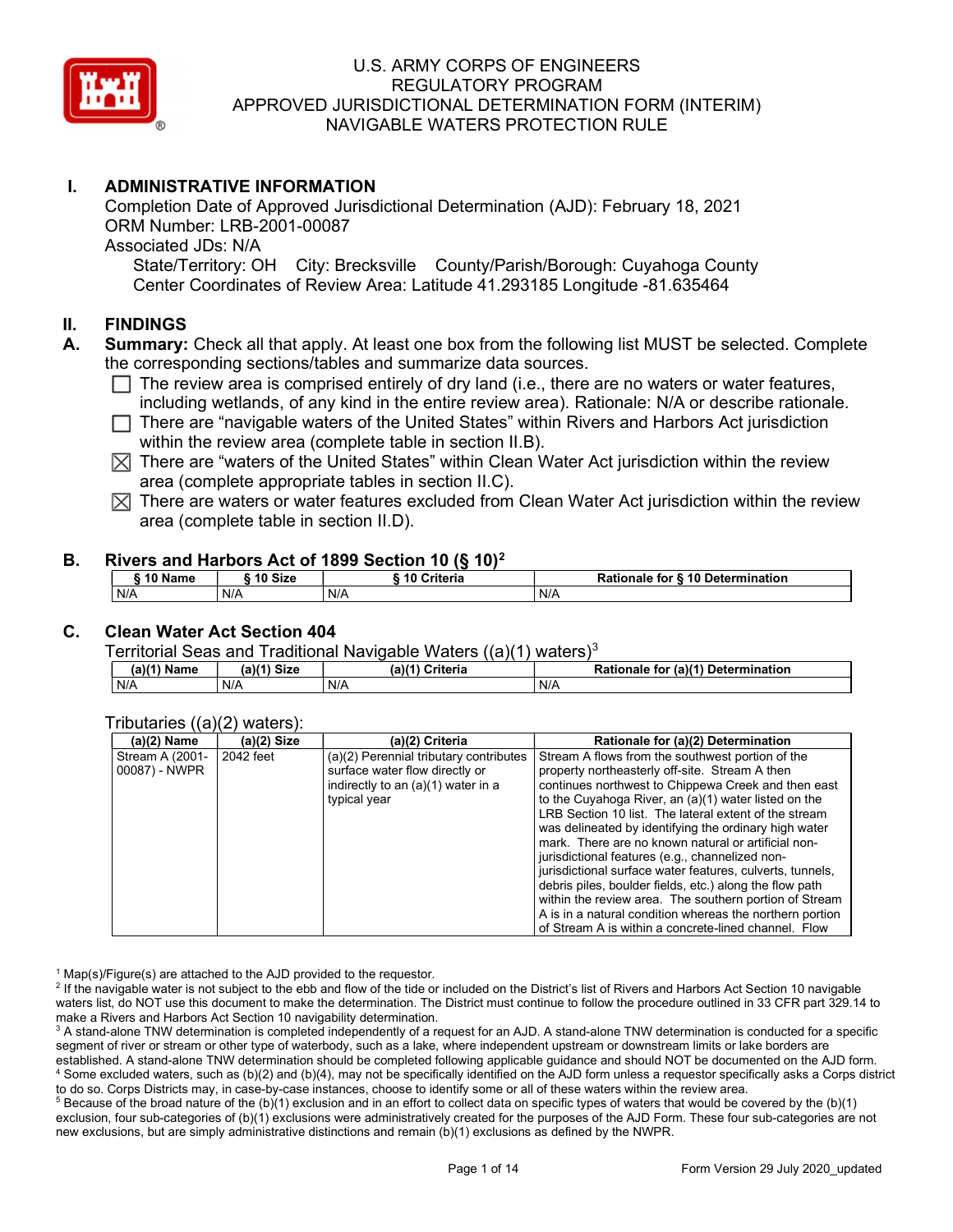

|  | was observed during past Corps site visits on 5 May       |
|--|-----------------------------------------------------------|
|  | 2010 (normal conditions during the wet season) and 24     |
|  | June 2010 (wetter than normal conditions during the       |
|  | dry season). Stream A was determined to be perennial      |
|  | in the 12 January 2011 Approved Jurisdictional            |
|  | Determination. Flow was depicted in the photos taken      |
|  | by the consultant on 29 May 2020 (normal conditions       |
|  | during the wet season) and 11 December 2020 (wetter       |
|  |                                                           |
|  | than normal during the wet season). A review of aerial    |
|  | photographs depicts water/flow within the channel         |
|  | (ConnectExplorer 7 November 2016, 12 November             |
|  | 2018, 23 December 2019, and 12 November 2020 - all        |
|  | under normal or wetter than normal conditions during      |
|  | the wet season) and no resources reviewed showed a        |
|  | lack of water/flow within the channel. The Cuyahoga       |
|  | County Web Mapping Application provides numerous          |
|  | aerial photographs which all show water in the channel    |
|  | (2019 Fall, 2019 Spring, 2017 Fall, 2017 Spring, 2016)    |
|  | Fall, 2016 Spring, 2015, 2013, 2011, 2008, 2006, 2002,    |
|  | and 1993). While these aerial photographs don't have      |
|  | specific dates associated with them, they all support the |
|  | conclusion that Stream A is perennial. Based on a         |
|  | review of both on-site observations and in-office         |
|  | resources, Stream A has been determined to be a           |
|  | perennial stream that contributes flow indirectly to an   |
|  | $(a)(1)$ water in a typical year.                         |
|  |                                                           |

#### Lakes and ponds, and impoundments of jurisdictional waters  $((a)(3)$  waters):

| (a)(3) Name | (a)(3)<br><b>Size</b> | (a)(3)<br>Criteria | (a)(3) Determination<br>Rationale<br>for |
|-------------|-----------------------|--------------------|------------------------------------------|
| N/A         | N/A                   | N/A                | N/A                                      |

#### Adjacent wetlands ((a)(4) waters):

| $(a)(4)$ Name | (a)(4) Size             | (a)(4) Criteria | Rationale for (a)(4) Determination                                                                                      |
|---------------|-------------------------|-----------------|-------------------------------------------------------------------------------------------------------------------------|
| Wetland       | 1 1 (2001- I 0.08 acres |                 | $\binom{1}{a}(4)$ Wetland abuts an $\binom{a}{1} - \binom{a}{3}$   Wetland 1 is directly connected to the north side of |
| 00087) - NWPR |                         | water           | Stream A, an (a)(2) water as discussed above.                                                                           |

#### D. Excluded Waters or Features

Excluded waters  $((b)(1) - (b)(12))^4$ :

| <b>Exclusion Name</b>           | <b>Exclusion Size</b> | Exclusion <sup>5</sup>                                                                                                                                                          | <b>Rationale for Exclusion Determination</b>                                                                                                                                                                                                                                                                                                                                                                                                                                                                                                                                                    |
|---------------------------------|-----------------------|---------------------------------------------------------------------------------------------------------------------------------------------------------------------------------|-------------------------------------------------------------------------------------------------------------------------------------------------------------------------------------------------------------------------------------------------------------------------------------------------------------------------------------------------------------------------------------------------------------------------------------------------------------------------------------------------------------------------------------------------------------------------------------------------|
| Ditch 1 (2001-<br>00087) - NWPR | 296 feet              | $(b)(5)$ Ditch that is not an $(a)(1)$ or<br>$(a)(2)$ water, and those portions of a<br>ditch constructed in an (a)(4) water<br>that do not satisfy the conditions of<br>(c)(1) | Ditch 1 is a constructed or excavated channel used<br>to convey water, is not an $(a)(1)$ or $(a)(2)$ water and was<br>not constructed in an (a)(4) water. Historic topographic<br>maps (historicaerials.com 1939, 1971, and 1997) do<br>not depict a pre-existing stream in the location of Ditch<br>1 supporting that it is not a relocated tributary.<br>Additionally, no streams or wetlands were identified in<br>the location of Ditch 1 during the previous delineation<br>by Davey in 2010, and the associated 2010 AJD. Ditch<br>l appears to have ephemeral flow and flows into Ditch |
|                                 |                       |                                                                                                                                                                                 | 2 and then Pond 2 (an excluded stormwater pond – see                                                                                                                                                                                                                                                                                                                                                                                                                                                                                                                                            |

<sup>1</sup> Map(s)/Figure(s) are attached to the AJD provided to the requestor.

<sup>2</sup> If the navigable water is not subject to the ebb and flow of the tide or included on the District's list of Rivers and Harbors Act Section 10 navigable waters list, do NOT use this document to make the determination. The District must continue to follow the procedure outlined in 33 CFR part 329.14 to make a Rivers and Harbors Act Section 10 navigability determination.

 $^3$  A stand-alone TNW determination is completed independently of a request for an AJD. A stand-alone TNW determination is conducted for a specific segment of river or stream or other type of waterbody, such as a lake, where independent upstream or downstream limits or lake borders are established. A stand-alone TNW determination should be completed following applicable guidance and should NOT be documented on the AJD form. 4 Some excluded waters, such as (b)(2) and (b)(4), may not be specifically identified on the AJD form unless a requestor specifically asks a Corps district to do so. Corps Districts may, in case-by-case instances, choose to identify some or all of these waters within the review area.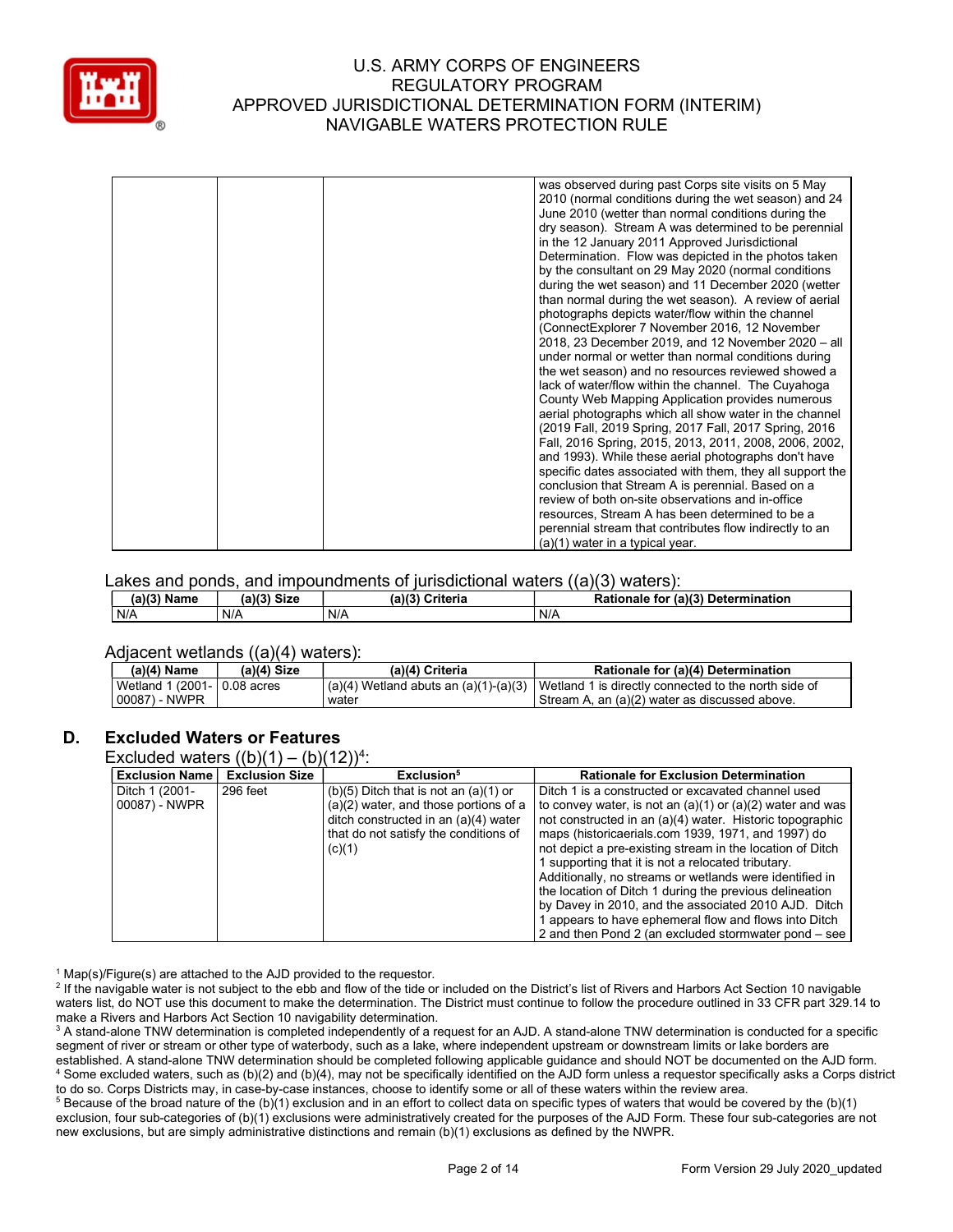

|                                 |          |                                                                                                                                                                                 | discussion below). Photos of Ditch 1 were provided<br>from the May 29, 2020 site visit showing a constructed<br>channel within a regraded area that was proposed as a                                                                                                                                                                                                                                                                                                                                                                                                                                                                                                                                                                                                                                                                                                                                                     |
|---------------------------------|----------|---------------------------------------------------------------------------------------------------------------------------------------------------------------------------------|---------------------------------------------------------------------------------------------------------------------------------------------------------------------------------------------------------------------------------------------------------------------------------------------------------------------------------------------------------------------------------------------------------------------------------------------------------------------------------------------------------------------------------------------------------------------------------------------------------------------------------------------------------------------------------------------------------------------------------------------------------------------------------------------------------------------------------------------------------------------------------------------------------------------------|
| Ditch 2 (2001-<br>00087) - NWPR | 304 feet | $(b)(5)$ Ditch that is not an $(a)(1)$ or<br>$(a)(2)$ water, and those portions of a<br>ditch constructed in an (a)(4) water<br>that do not satisfy the conditions of<br>(c)(1) | mixed-use development for the previous permit.<br>Ditch 2 is a constructed or excavated channel used<br>to convey water, is not an $(a)(1)$ or $(a)(2)$ water, and<br>was not constructed in an (a)(4) water. Historic<br>topographic maps (historicaerials.com 1939, 1971, and<br>1997) do not depict a pre-existing stream in the location<br>of Ditch 2 supporting that it is not a relocated tributary.<br>Additionally, no streams or wetlands were identified in<br>the location of Ditch 2 during the previous delineation<br>by Davey in 2010, and the associated 2010 AJD. Ditch<br>2 appears to have ephemeral flow and flows into Pond<br>2 (an excluded stormwater pond – see discussion<br>below). Photos of Ditch 2 were provided from the May<br>29, 2020 site visit showing a constructed channel within<br>a regraded area that was proposed as a mixed-use<br>development for the previous permit.      |
| Ditch 3 (2001-<br>00087) - NWPR | 320 feet | (b)(3) Ephemeral feature, including<br>an ephemeral stream, swale, gully,<br>rill, or pool.                                                                                     | Ditch 3 is an ephemeral feature that is located in a<br>similar footprint as Ephemeral Stream 4 in the 2010<br>delineation/AJD. Photos from the 29 May 2020<br>delineation some standing water and a poorly defined<br>channel. APT data shows that precipitation occurred<br>within a few days of that site visit and flow had ceased,<br>supporting an ephemeral flow regime. The 2015 Corps<br>permit authorized the filling of 350 linear feet of<br>Ephemeral Stream 4 and it appears that some<br>regrading and/or filling was done. Based on the lack of<br>flow following recent precipitation, the Corps has<br>determined that Ditch 3 is a $(b)(3)$ ephemeral feature.                                                                                                                                                                                                                                         |
| Swale 1 (2001-<br>00087) - NWPR | 163 feet | (b)(3) Ephemeral feature, including<br>an ephemeral stream, swale, gully,<br>rill, or pool.                                                                                     | Swale 1 is an ephemeral stream. It was title EPH-2 in<br>the 2010 delineation/AJD. It has a defined channel with<br>bed and bank as shown in the 29 May 2020 photos<br>provided in the delineation. Flow is observed in these<br>photos; however, recent precipitation occurred and flow<br>appears to be minimal. Photos from the 24 June 2010<br>Corps site visit, a wetter than normal period with recent<br>precipitation according to the APT evaluation, show<br>little to no flow within the channel. This supports an<br>ephemeral flow regime. The Cuyahoga County Web<br>Mapping Application provides numerous aerial<br>photographs which show a lack of water in the channel<br>(2019 Fall, 2019 Spring, 2017 Fall, 2017 Spring, 2016<br>Fall, 2016 Spring, 2015, 2013, 2011, 2008, 2006, 2002,<br>and 1993). Back on these resources, the Corps has<br>determined that Swale 1 is a (b)(3) ephemeral stream. |
| Ditch 5 (2001-<br>00087) - NWPR | 261 feet | $(b)(5)$ Ditch that is not an $(a)(1)$ or<br>$(a)(2)$ water, and those portions of a<br>ditch constructed in an (a)(4) water<br>that do not satisfy the conditions of<br>(c)(1) | Ditch 5 is a constructed or excavated channel used<br>to convey water, is not an $(a)(1)$ or $(a)(2)$ water, and<br>was not constructed in an (a)(4) water. Historic<br>topographic maps (historicaerials.com 1939, 1971, and<br>1997) do not depict a pre-existing stream in the location<br>of Ditch 5 supporting that it is not a relocated tributary.                                                                                                                                                                                                                                                                                                                                                                                                                                                                                                                                                                 |

<sup>1</sup> Map(s)/Figure(s) are attached to the AJD provided to the requestor.

<sup>2</sup> If the navigable water is not subject to the ebb and flow of the tide or included on the District's list of Rivers and Harbors Act Section 10 navigable waters list, do NOT use this document to make the determination. The District must continue to follow the procedure outlined in 33 CFR part 329.14 to make a Rivers and Harbors Act Section 10 navigability determination.

 $^3$  A stand-alone TNW determination is completed independently of a request for an AJD. A stand-alone TNW determination is conducted for a specific segment of river or stream or other type of waterbody, such as a lake, where independent upstream or downstream limits or lake borders are established. A stand-alone TNW determination should be completed following applicable guidance and should NOT be documented on the AJD form. 4 Some excluded waters, such as (b)(2) and (b)(4), may not be specifically identified on the AJD form unless a requestor specifically asks a Corps district to do so. Corps Districts may, in case-by-case instances, choose to identify some or all of these waters within the review area.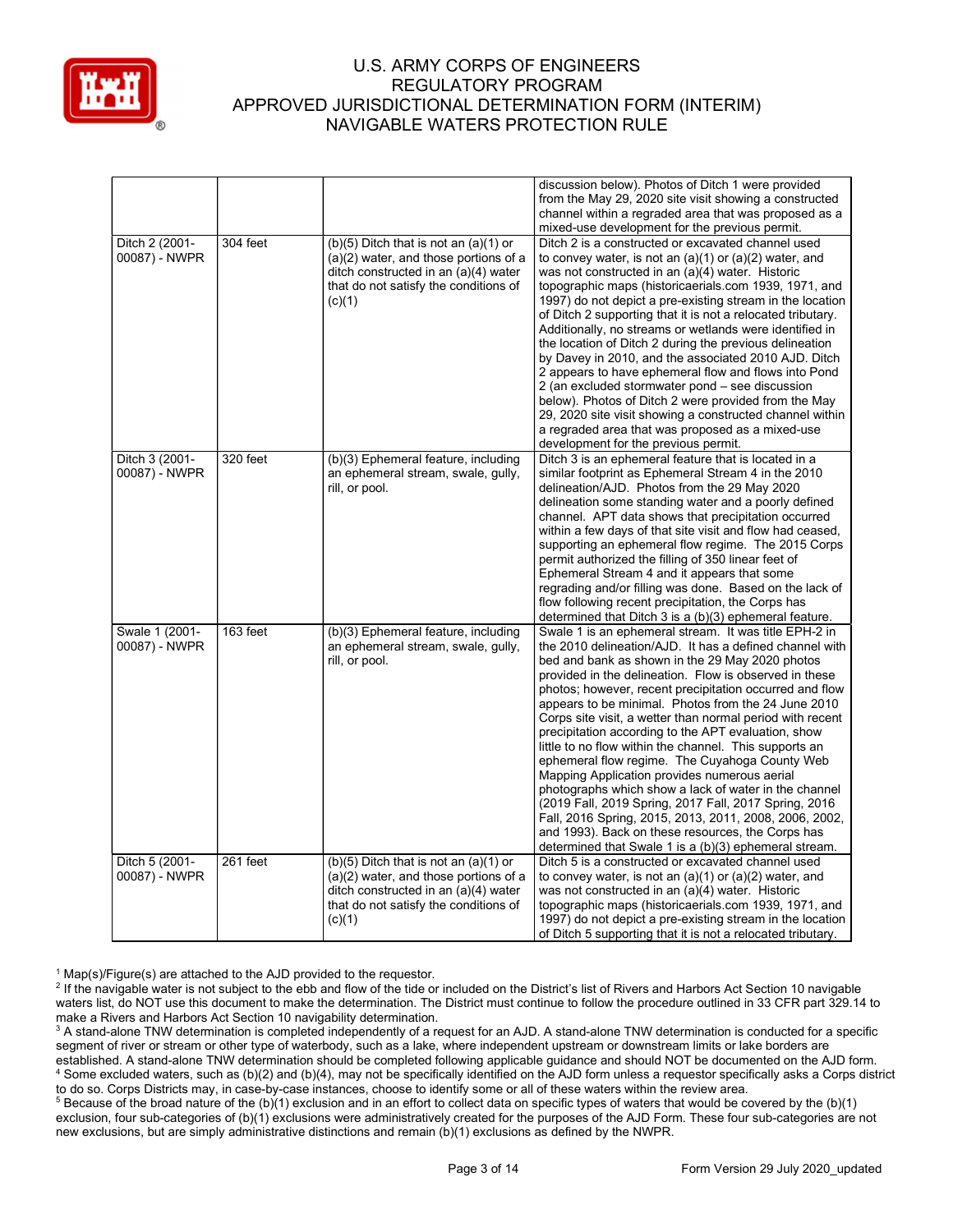

|                                 |          |                                                                                                                                                                                 | Additionally, no streams or wetlands were identified in<br>the location of Ditch 5 during the previous delineation<br>by Davey in 2010, and the associated 2010 AJD,<br>indicating that it is recently excavated. The Cuyahoga<br>County Web Mapping Application provides numerous<br>aerial photographs which all show the constructed ditch<br>since the re-grading of the site in 2015 (2019 Fall, 2019<br>Spring, 2017 Fall, 2017 Spring, 2016 Fall, 2016).                                                                                                                                                                                                                                                                                                                                                                                                                                                                                                                                                                                                                                                                                                                                                                                                                                                                                                             |
|---------------------------------|----------|---------------------------------------------------------------------------------------------------------------------------------------------------------------------------------|-----------------------------------------------------------------------------------------------------------------------------------------------------------------------------------------------------------------------------------------------------------------------------------------------------------------------------------------------------------------------------------------------------------------------------------------------------------------------------------------------------------------------------------------------------------------------------------------------------------------------------------------------------------------------------------------------------------------------------------------------------------------------------------------------------------------------------------------------------------------------------------------------------------------------------------------------------------------------------------------------------------------------------------------------------------------------------------------------------------------------------------------------------------------------------------------------------------------------------------------------------------------------------------------------------------------------------------------------------------------------------|
| Ditch 6 (2001-<br>00087) - NWPR | 507 feet | $(b)(5)$ Ditch that is not an $(a)(1)$ or<br>(a)(2) water, and those portions of a<br>ditch constructed in an (a)(4) water<br>that do not satisfy the conditions of<br>(c)(1)   | Ditch 6 is a constructed or excavated channel used<br>to convey water, is not an $(a)(1)$ or $(a)(2)$ water, and<br>was not constructed in an (a)(4) water. Historic<br>topographic maps (historicaerials.com 1939, 1971, and<br>1997) do not depict a pre-existing stream in the location<br>of Ditch 6 supporting that it is not a relocated tributary.<br>Additionally, no streams were identified in the location<br>of Ditch 6 during the previous delineation by Davey in<br>2010, and the associated 2010 AJD. The northern<br>portion of Ditch 6 aligns with a previously delineated<br>wetland (Wetland FFF) that connected Wetland K and<br>Wetland L (now Wetland 4) in the 2010<br>delineation/AJD. It meets the current definition of a<br>ditch and is more appropriately classified as a ditch<br>under the NWPR. Wetland FFF would not have been<br>considered an (a)(4) water as it did not abut an (a)(1)-<br>$(a)(3)$ water. The southern portion of Ditch 6 appears to<br>have been excavated more recently within an area not<br>mapped as wetland on the 2010 delineation/AJD. The<br>Cuyahoga County Web Mapping Application provides<br>numerous aerial photographs which all show the<br>constructed southern part of the ditch since the re-<br>grading of the site in 2015 (2019 Fall, 2019 Spring,<br>2017 Fall, 2017 Spring, 2016 Fall, 2016). |
| Ditch 7 (2001-<br>00087) - NWPR | 138 feet | $(b)(5)$ Ditch that is not an $(a)(1)$ or<br>$(a)(2)$ water, and those portions of a<br>ditch constructed in an (a)(4) water<br>that do not satisfy the conditions of<br>(c)(1) | Ditch 7 is a constructed or excavated channel used<br>to convey water, is not an $(a)(1)$ or $(a)(2)$ water, and<br>was not constructed in an (a)(4) water. Historic<br>topographic maps (historicaerials.com 1939, 1971, and<br>1997) do not depict a pre-existing stream in the location<br>of Ditch 7 supporting that it is not a relocated tributary.<br>Additionally, no streams or wetlands were identified in<br>the location of Ditch 7 during the previous delineation<br>by Davey in 2010, and the associated 2010 AJD,<br>indicating that it is recently excavated. The Cuyahoga<br>County Web Mapping Application provides numerous<br>aerial photographs which all show the constructed ditch<br>since the re-grading of the site in 2015 (2019 Fall, 2019<br>Spring, 2017 Fall, 2017 Spring, 2016 Fall, 2016).                                                                                                                                                                                                                                                                                                                                                                                                                                                                                                                                                |
| Ditch 8 (2001-<br>00087) - NWPR | 242 feet | $(b)(5)$ Ditch that is not an $(a)(1)$ or<br>(a)(2) water, and those portions of a<br>ditch constructed in an (a)(4) water<br>that do not satisfy the conditions of<br>(c)(1)   | Ditch 8 is a constructed or excavated channel used<br>to convey water, is not an $(a)(1)$ or $(a)(2)$ water, and<br>was not constructed in an (a)(4) water. Historic<br>topographic maps (historicaerials.com 1939, 1971, and<br>1997) do not depict a pre-existing stream in the location<br>of Ditch 8 supporting that it is not a relocated tributary.<br>Additionally, no streams or wetlands were identified in                                                                                                                                                                                                                                                                                                                                                                                                                                                                                                                                                                                                                                                                                                                                                                                                                                                                                                                                                        |

<sup>1</sup> Map(s)/Figure(s) are attached to the AJD provided to the requestor.

<sup>2</sup> If the navigable water is not subject to the ebb and flow of the tide or included on the District's list of Rivers and Harbors Act Section 10 navigable waters list, do NOT use this document to make the determination. The District must continue to follow the procedure outlined in 33 CFR part 329.14 to make a Rivers and Harbors Act Section 10 navigability determination.

 $^3$  A stand-alone TNW determination is completed independently of a request for an AJD. A stand-alone TNW determination is conducted for a specific segment of river or stream or other type of waterbody, such as a lake, where independent upstream or downstream limits or lake borders are established. A stand-alone TNW determination should be completed following applicable guidance and should NOT be documented on the AJD form. 4 Some excluded waters, such as (b)(2) and (b)(4), may not be specifically identified on the AJD form unless a requestor specifically asks a Corps district to do so. Corps Districts may, in case-by-case instances, choose to identify some or all of these waters within the review area.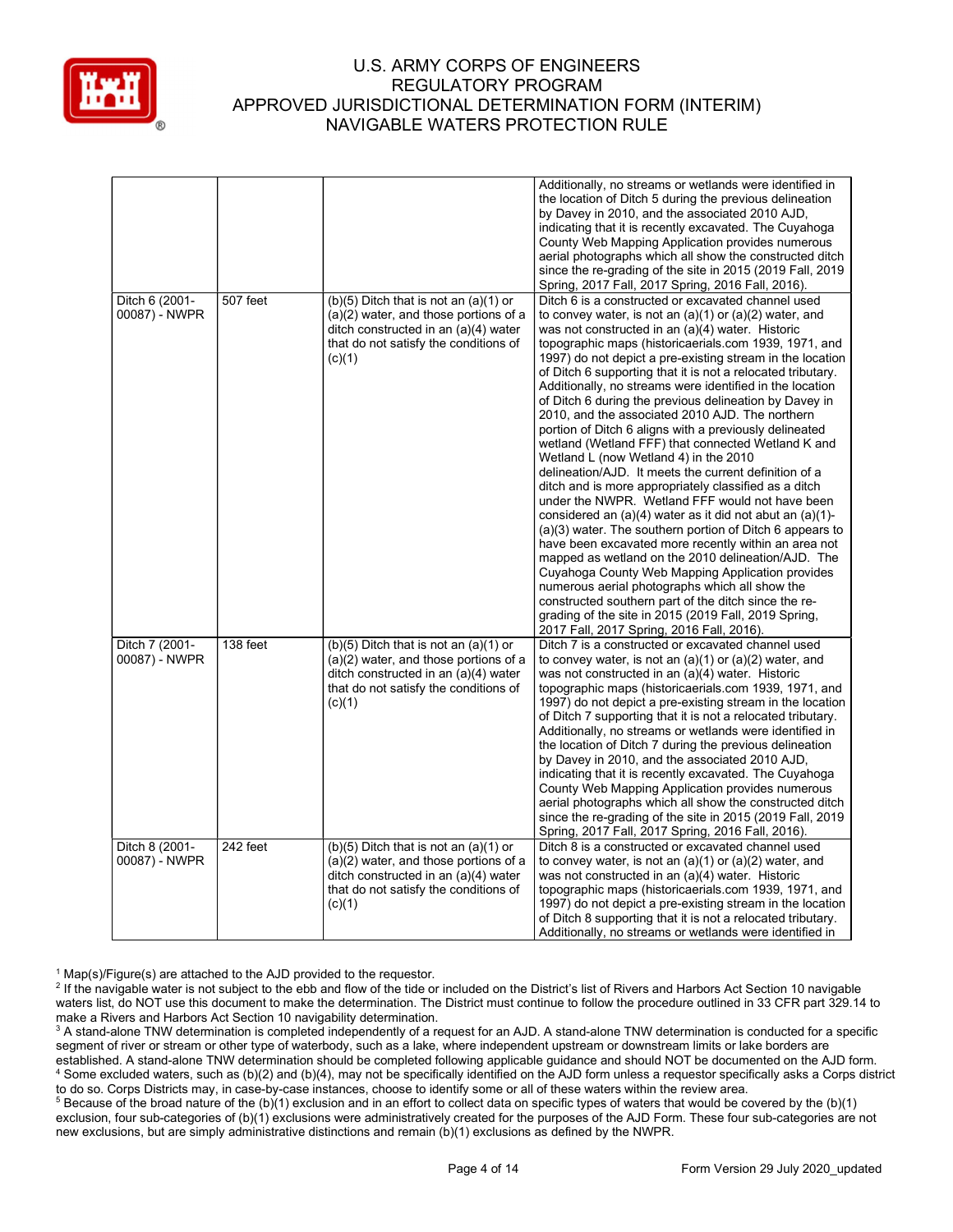

|                                   |              |                                                                                                                                                                               | the location of Ditch 8 during the previous delineation<br>by Davey in 2010, and the associated 2010 AJD,<br>indicating that it is recently excavated. The Cuyahoga<br>County Web Mapping Application provides numerous<br>aerial photographs which all show the constructed ditch<br>since the re-grading of the site in 2015 (2019 Fall, 2019<br>Spring, 2017 Fall, 2017 Spring, 2016 Fall, 2016).                                                                                                                                                                                                                                                                                                                                                                                                                                                                                                                                                                                                                                                                                                     |
|-----------------------------------|--------------|-------------------------------------------------------------------------------------------------------------------------------------------------------------------------------|----------------------------------------------------------------------------------------------------------------------------------------------------------------------------------------------------------------------------------------------------------------------------------------------------------------------------------------------------------------------------------------------------------------------------------------------------------------------------------------------------------------------------------------------------------------------------------------------------------------------------------------------------------------------------------------------------------------------------------------------------------------------------------------------------------------------------------------------------------------------------------------------------------------------------------------------------------------------------------------------------------------------------------------------------------------------------------------------------------|
| Ditch 9 (2001-<br>00087) - NWPR   | 449 feet     | $(b)(5)$ Ditch that is not an $(a)(1)$ or<br>(a)(2) water, and those portions of a<br>ditch constructed in an (a)(4) water<br>that do not satisfy the conditions of<br>(c)(1) | Ditch 9 is a constructed or excavated channel used<br>to convey water, is not an $(a)(1)$ or $(a)(2)$ water, and<br>was not constructed in an (a)(4) water. Historic<br>topographic maps (historicaerials.com 1939, 1971, and<br>1997) do not depict a pre-existing stream in the location<br>of Ditch 9 supporting that it is not a relocated tributary.<br>Additionally, no streams were identified in the location<br>of Ditch 9 during the previous delineation by Davey in<br>2010, and the associated 2010 AJD. Ditch 9 aligns with<br>a previously delineated wetland (Wetland BBB) in the<br>2010 delineation/AJD. It meets the current definition of<br>a ditch and is more appropriately classified as a ditch<br>under the NWPR. Wetland BBB would not have been<br>considered an (a)(4) water as it did not abut an (a)(1)-<br>(a)(3) water. The eastern portion of Ditch 9 runs<br>through Wetland 2. The Cuyahoga County Web<br>Mapping Application provides numerous aerial<br>photographs which all show the ditch (2019 Fall, 2019<br>Spring, 2017 Fall, 2017 Spring, 2016 Fall, 2016). |
| Pond 1 (2001-<br>00087) - NWPR    | $0.13$ acres | (b)(10) Stormwater control feature<br>constructed or excavated in upland<br>or in a non-jurisdictional water to<br>convey, treat, infiltrate, or store<br>stormwater runoff   | Pond 1 is an excavated stormwater control feature that<br>was constructed in uplands in association with a<br>previously planned mixed-use development project. It<br>was constructed in an upland area that did not contain<br>any previously identified streams and/or wetlands<br>according to the 2010 delineation and associated AJD.                                                                                                                                                                                                                                                                                                                                                                                                                                                                                                                                                                                                                                                                                                                                                               |
| Pond 2 (2001-<br>00087) - NWPR    | $0.4$ acres  | (b)(10) Stormwater control feature<br>constructed or excavated in upland<br>or in a non-jurisdictional water to<br>convey, treat, infiltrate, or store<br>stormwater runoff   | Pond 2 is an excavated stormwater control feature that<br>was constructed in uplands in association with a<br>previously planned mixed-use development project. It<br>was constructed in an upland area that did not contain<br>any previously identified streams and/or wetlands<br>according to the 2010 delineation and associated AJD.                                                                                                                                                                                                                                                                                                                                                                                                                                                                                                                                                                                                                                                                                                                                                               |
| Wetland 2 (2001-<br>00087) - NWPR | 0.4 acres    | (b)(1) Non-adjacent wetland                                                                                                                                                   | Wetland 2 meets the definition of a wetland as per the<br>1987 COE Wetlands Delineation Manual and NCNE<br>Regional Supplement but does not meet the<br>requirements of an (a)(4) water. It does not abut an<br>$(a)(1)-(a)(3)$ water, is not separated from an $(a)(1)-$<br>(a)(3) water by a natural feature such as a berm or<br>barrier, is not separated from an $(a)(1)-(a)(3)$ water only<br>by an artificial structure allowing a direct hydrologic<br>surface connection between the wetland and the (a)(1)-<br>(a)(3) water in a typical year, and it is not inundated by<br>flooding from an (a)(1)-(a)(3) water in a typical year.<br>The nearest (a)(2) tributary is Stream B (on-site but<br>outside of the review area) located approximately 840<br>linear feet west of this wetland. Stream B was identified<br>as a perennial stream in the 2010 delineation and 2011                                                                                                                                                                                                                  |

<sup>1</sup> Map(s)/Figure(s) are attached to the AJD provided to the requestor.

<sup>2</sup> If the navigable water is not subject to the ebb and flow of the tide or included on the District's list of Rivers and Harbors Act Section 10 navigable waters list, do NOT use this document to make the determination. The District must continue to follow the procedure outlined in 33 CFR part 329.14 to make a Rivers and Harbors Act Section 10 navigability determination.

 $^3$  A stand-alone TNW determination is completed independently of a request for an AJD. A stand-alone TNW determination is conducted for a specific segment of river or stream or other type of waterbody, such as a lake, where independent upstream or downstream limits or lake borders are established. A stand-alone TNW determination should be completed following applicable guidance and should NOT be documented on the AJD form. 4 Some excluded waters, such as (b)(2) and (b)(4), may not be specifically identified on the AJD form unless a requestor specifically asks a Corps district to do so. Corps Districts may, in case-by-case instances, choose to identify some or all of these waters within the review area.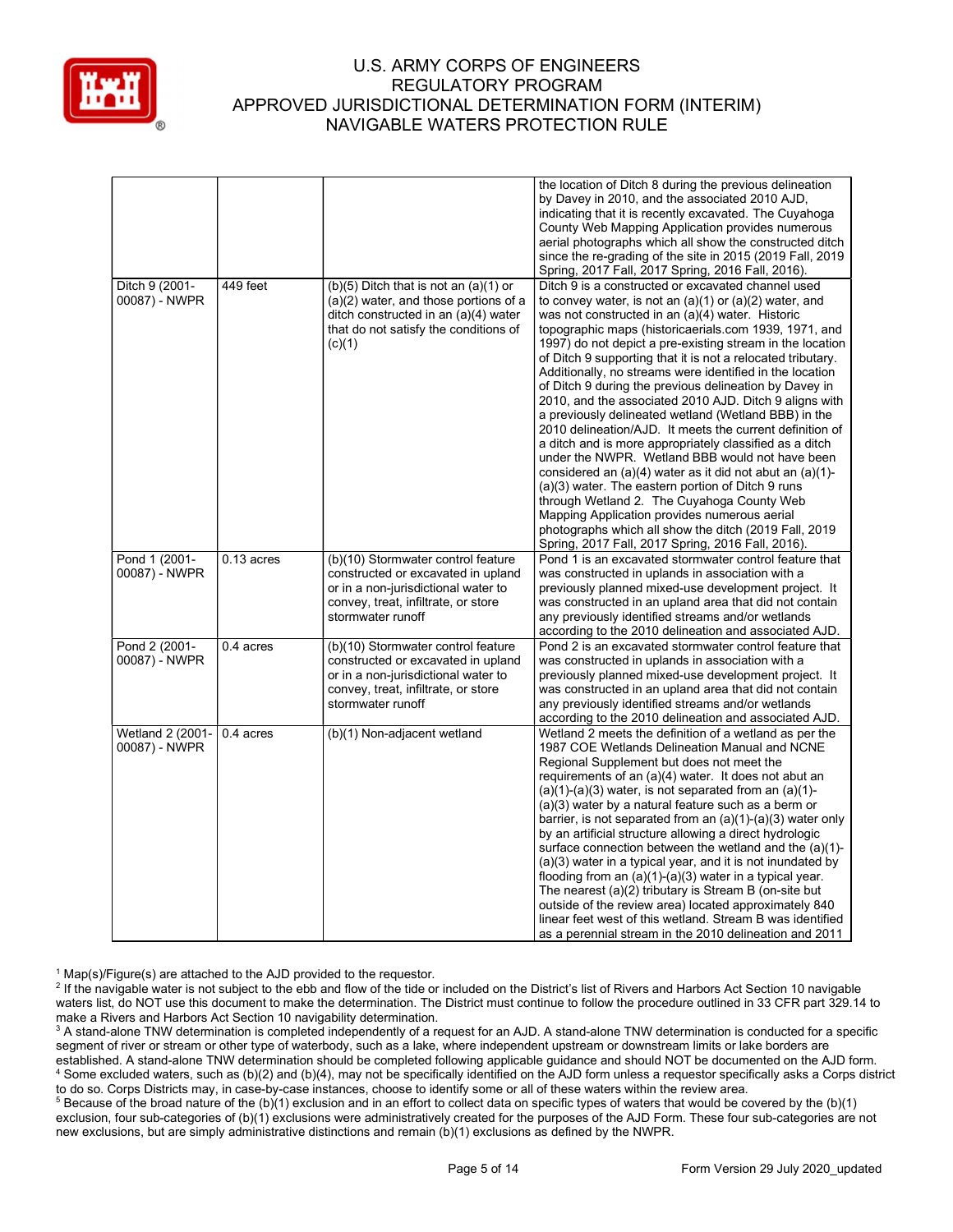

|                    |              |                             | AJD. The December 2020 delineation shows that                                                       |
|--------------------|--------------|-----------------------------|-----------------------------------------------------------------------------------------------------|
|                    |              |                             | Wetland 2 is surrounded by uplands and only                                                         |
|                    |              |                             | connected to Stream B by Ditch 9. No evidence of                                                    |
|                    |              |                             | flooding from Stream B entering Wetland 2 is apparent.                                              |
|                    |              |                             | Wetland 2 is located at an approximate elevation of                                                 |
|                    |              |                             | 1096 ft while Stream B is at approximately 1094 ft, or 2                                            |
|                    |              |                             | ft below the wetland elevation. According to NRCS                                                   |
|                    |              |                             | Web Soil Survey, flooding is not probable. The chance                                               |
|                    |              |                             | of flooding is nearly 0 percent in any year. Flooding                                               |
|                    |              |                             | occurs less than once in 500 years. Ponding is not                                                  |
|                    |              |                             | probable as well. The chance of ponding is nearly 0                                                 |
|                    |              |                             | percent in any year. Topographic mapping and aerial                                                 |
|                    |              |                             | imagery from the Cuyahoga County Web Mapping                                                        |
|                    |              |                             | Application do not depict any natural or artificial                                                 |
|                    |              |                             | berms/barriers between the wetland and Stream B.                                                    |
|                    |              |                             | Based on the above information, it has been                                                         |
|                    |              |                             | determined that Wetland 2 is excluded (b)(1) non-                                                   |
|                    |              |                             | adjacent wetland.                                                                                   |
|                    |              |                             |                                                                                                     |
| Wetland 3.1        | $0.44$ acres | (b)(1) Non-adjacent wetland | Wetland 3.1 meets the definition of a wetland as per the                                            |
| $(2001 - 00087) -$ |              |                             | 1987 COE Wetlands Delineation Manual and NCNE                                                       |
| <b>NWPR</b>        |              |                             | Regional Supplement but does not meet the                                                           |
|                    |              |                             | requirements of an (a)(4) water. It does not abut an                                                |
|                    |              |                             | $(a)(1)-(a)(3)$ water, is not separated from an $(a)(1)-$                                           |
|                    |              |                             | (a)(3) water by a natural feature such as a berm or                                                 |
|                    |              |                             | barrier, is not separated from an $(a)(1)-(a)(3)$ water only                                        |
|                    |              |                             | by an artificial structure allowing a direct hydrologic                                             |
|                    |              |                             | surface connection between the wetland and the (a)(1)-                                              |
|                    |              |                             | (a)(3) water in a typical year, and it is not inundated by                                          |
|                    |              |                             | flooding from an $(a)(1)-(a)(3)$ water in a typical year.                                           |
|                    |              |                             | The nearest (a)(2) tributary is Stream A located                                                    |
|                    |              |                             | approximately 150 linear feet east of this wetland. The                                             |
|                    |              |                             | December 2020 delineation shows that Wetland 3.1 is                                                 |
|                    |              |                             | surrounded by uplands with no surface water                                                         |
|                    |              |                             | connections observed. No evidence of flooding from                                                  |
|                    |              |                             | Stream A entering Wetland 3.1 is apparent. Wetland                                                  |
|                    |              |                             | 3.1 is located at an approximate elevation of 1098 ft                                               |
|                    |              |                             | while Stream A is at approximately 1088 ft, or 10 ft                                                |
|                    |              |                             | below the wetland elevation. According to NRCS Web                                                  |
|                    |              |                             | Soil Survey, flooding is not probable. The chance of                                                |
|                    |              |                             | flooding is nearly 0 percent in any year. Flooding                                                  |
|                    |              |                             | occurs less than once in 500 years. Ponding is not                                                  |
|                    |              |                             | probable as well. The chance of ponding is nearly 0                                                 |
|                    |              |                             | percent in any year. Topographic mapping and aerial                                                 |
|                    |              |                             |                                                                                                     |
|                    |              |                             | imagery from the Cuyahoga County Web Mapping<br>Application do not depict any natural or artificial |
|                    |              |                             |                                                                                                     |
|                    |              |                             | berms/barriers between the wetland and Stream A.                                                    |
|                    |              |                             | Based on the above information, it has been                                                         |
|                    |              |                             | determined that Wetland 3.1 is excluded (b)(1) non-                                                 |
|                    |              |                             | adjacent wetland.                                                                                   |
| Wetland 3.2        | $0.02$ acres | (b)(1) Non-adjacent wetland | Wetland 3.2 meets the definition of a wetland as per the                                            |
| $(2001 - 00087) -$ |              |                             | 1987 COE Wetlands Delineation Manual and NCNE                                                       |
| <b>NWPR</b>        |              |                             | Regional Supplement but does not meet the                                                           |
|                    |              |                             | requirements of an (a)(4) water. It does not abut an                                                |

<sup>1</sup> Map(s)/Figure(s) are attached to the AJD provided to the requestor.

<sup>&</sup>lt;sup>2</sup> If the navigable water is not subject to the ebb and flow of the tide or included on the District's list of Rivers and Harbors Act Section 10 navigable waters list, do NOT use this document to make the determination. The District must continue to follow the procedure outlined in 33 CFR part 329.14 to make a Rivers and Harbors Act Section 10 navigability determination.

 $^3$  A stand-alone TNW determination is completed independently of a request for an AJD. A stand-alone TNW determination is conducted for a specific segment of river or stream or other type of waterbody, such as a lake, where independent upstream or downstream limits or lake borders are established. A stand-alone TNW determination should be completed following applicable guidance and should NOT be documented on the AJD form. 4 Some excluded waters, such as (b)(2) and (b)(4), may not be specifically identified on the AJD form unless a requestor specifically asks a Corps district to do so. Corps Districts may, in case-by-case instances, choose to identify some or all of these waters within the review area.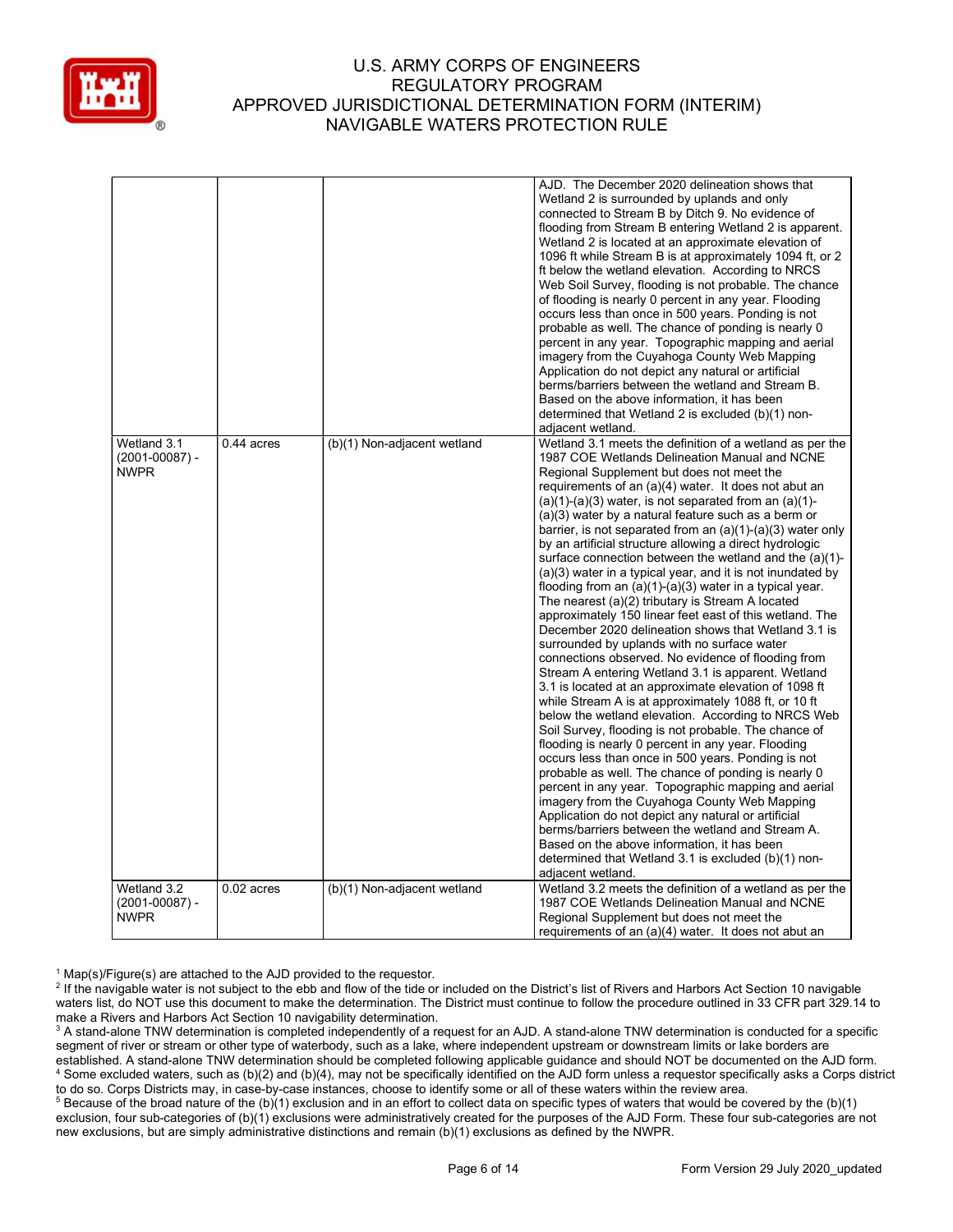

|                    |              |                             | $(a)(1)-(a)(3)$ water, is not separated from an $(a)(1)-$                                           |
|--------------------|--------------|-----------------------------|-----------------------------------------------------------------------------------------------------|
|                    |              |                             | $(a)(3)$ water by a natural feature such as a berm or                                               |
|                    |              |                             | barrier, is not separated from an $(a)(1)-(a)(3)$ water only                                        |
|                    |              |                             | by an artificial structure allowing a direct hydrologic                                             |
|                    |              |                             | surface connection between the wetland and the (a)(1)-                                              |
|                    |              |                             | $(a)(3)$ water in a typical year, and it is not inundated by                                        |
|                    |              |                             |                                                                                                     |
|                    |              |                             | flooding from an $(a)(1)-(a)(3)$ water in a typical year.                                           |
|                    |              |                             | The nearest (a)(2) tributary is Stream A located                                                    |
|                    |              |                             | approximately 500 linear feet east of this wetland. The                                             |
|                    |              |                             | December 2020 delineation shows that Wetland 3.2 is                                                 |
|                    |              |                             | surrounded by uplands with no surface water                                                         |
|                    |              |                             | connections observed. No evidence of flooding from                                                  |
|                    |              |                             | Stream A entering Wetland 3.2 is apparent. Wetland                                                  |
|                    |              |                             | 3.2 is located at an approximate elevation of 1098 ft                                               |
|                    |              |                             | while Stream A is at approximately 1088 ft, or 10 ft                                                |
|                    |              |                             | below the wetland elevation. According to NRCS Web                                                  |
|                    |              |                             | Soil Survey, flooding is not probable. The chance of                                                |
|                    |              |                             | flooding is nearly 0 percent in any year. Flooding                                                  |
|                    |              |                             | occurs less than once in 500 years. Ponding is not                                                  |
|                    |              |                             | probable as well. The chance of ponding is nearly 0                                                 |
|                    |              |                             | percent in any year. Topographic mapping and aerial                                                 |
|                    |              |                             | imagery from the Cuyahoga County Web Mapping                                                        |
|                    |              |                             | Application do not depict any natural or artificial                                                 |
|                    |              |                             | berms/barriers between the wetland and Stream A.                                                    |
|                    |              |                             | Based on the above information, it has been                                                         |
|                    |              |                             | determined that Wetland 3.2 is excluded (b)(1) non-                                                 |
|                    |              |                             |                                                                                                     |
|                    |              |                             |                                                                                                     |
|                    |              |                             | adjacent wetland.                                                                                   |
| Wetland 3.3        | $0.03$ acres | (b)(1) Non-adjacent wetland | Wetland 3.3 meets the definition of a wetland as per the                                            |
| $(2001 - 00087) -$ |              |                             | 1987 COE Wetlands Delineation Manual and NCNE                                                       |
| <b>NWPR</b>        |              |                             | Regional Supplement but does not meet the                                                           |
|                    |              |                             | requirements of an (a)(4) water. It does not abut an                                                |
|                    |              |                             | $(a)(1)-(a)(3)$ water, is not separated from an $(a)(1)-$                                           |
|                    |              |                             | (a)(3) water by a natural feature such as a berm or                                                 |
|                    |              |                             | barrier, is not separated from an $(a)(1)-(a)(3)$ water only                                        |
|                    |              |                             | by an artificial structure allowing a direct hydrologic                                             |
|                    |              |                             | surface connection between the wetland and the (a)(1)-                                              |
|                    |              |                             | $(a)(3)$ water in a typical year, and it is not inundated by                                        |
|                    |              |                             | flooding from an $(a)(1)-(a)(3)$ water in a typical year.                                           |
|                    |              |                             | The nearest (a)(2) tributary is Stream A located                                                    |
|                    |              |                             | approximately 500 linear feet east of this wetland. The                                             |
|                    |              |                             | December 2020 delineation shows that Wetland 3.3 is                                                 |
|                    |              |                             | surrounded by uplands with no surface water                                                         |
|                    |              |                             | connections observed. No evidence of flooding from                                                  |
|                    |              |                             | Stream A entering Wetland 3.3 is apparent. Wetland                                                  |
|                    |              |                             | 3.3 is located at an approximate elevation of 1098 ft                                               |
|                    |              |                             | while Stream A is at approximately 1088 ft, or 10 ft                                                |
|                    |              |                             | below the wetland elevation. According to NRCS Web                                                  |
|                    |              |                             |                                                                                                     |
|                    |              |                             | Soil Survey, flooding is not probable. The chance of                                                |
|                    |              |                             | flooding is nearly 0 percent in any year. Flooding                                                  |
|                    |              |                             | occurs less than once in 500 years. Ponding is not                                                  |
|                    |              |                             | probable as well. The chance of ponding is nearly 0                                                 |
|                    |              |                             |                                                                                                     |
|                    |              |                             | percent in any year. Topographic mapping and aerial<br>imagery from the Cuyahoga County Web Mapping |

<sup>1</sup> Map(s)/Figure(s) are attached to the AJD provided to the requestor.

<sup>2</sup> If the navigable water is not subject to the ebb and flow of the tide or included on the District's list of Rivers and Harbors Act Section 10 navigable waters list, do NOT use this document to make the determination. The District must continue to follow the procedure outlined in 33 CFR part 329.14 to make a Rivers and Harbors Act Section 10 navigability determination.

 $^3$  A stand-alone TNW determination is completed independently of a request for an AJD. A stand-alone TNW determination is conducted for a specific segment of river or stream or other type of waterbody, such as a lake, where independent upstream or downstream limits or lake borders are established. A stand-alone TNW determination should be completed following applicable guidance and should NOT be documented on the AJD form. 4 Some excluded waters, such as (b)(2) and (b)(4), may not be specifically identified on the AJD form unless a requestor specifically asks a Corps district to do so. Corps Districts may, in case-by-case instances, choose to identify some or all of these waters within the review area.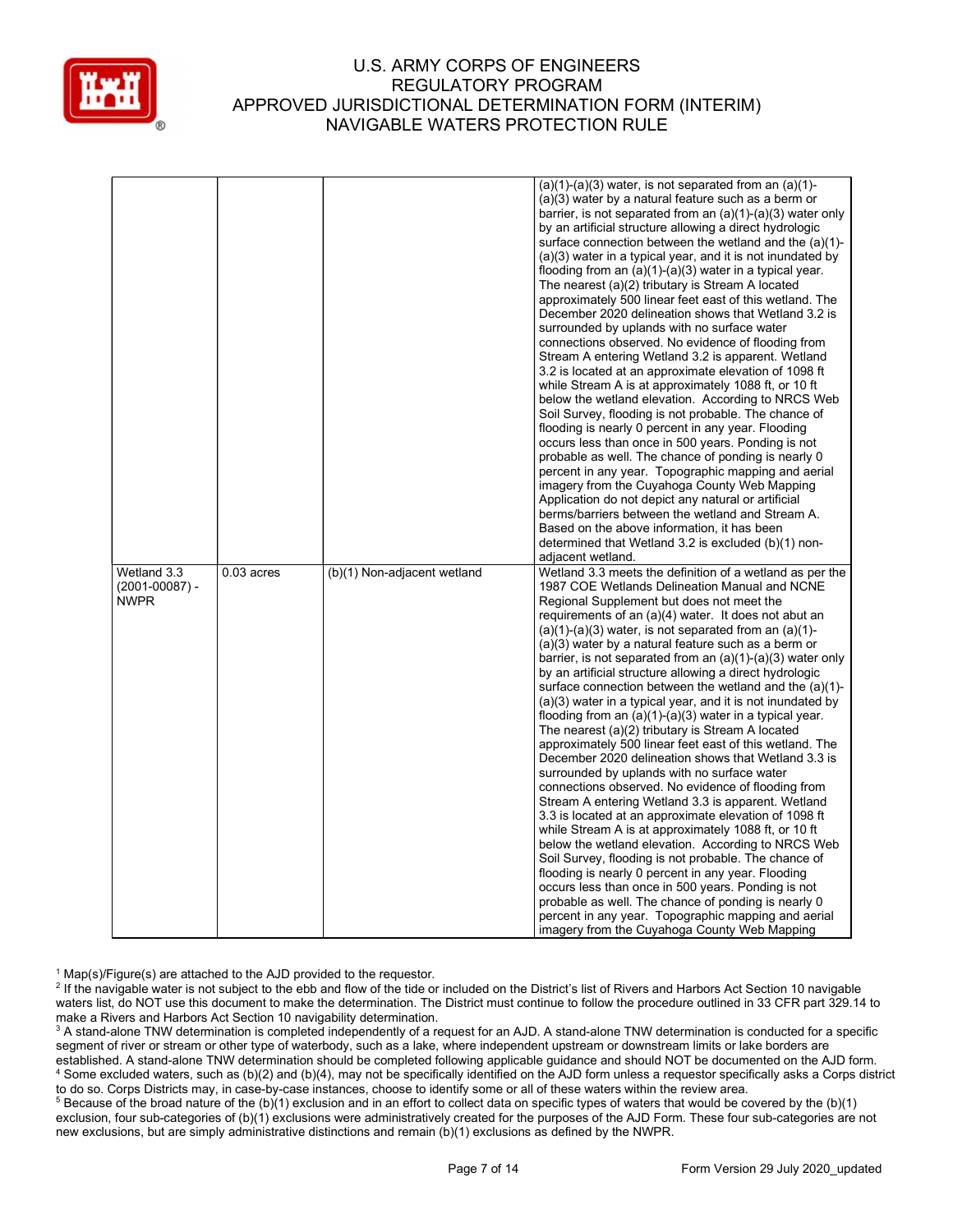

|                                                    |              |                             | Application do not depict any natural or artificial<br>berms/barriers between the wetland and Stream A.<br>Based on the above information, it has been<br>determined that Wetland 3.3 is excluded (b)(1) non-                                                                                                                                                                                                                                                                                                                                                                                                                                                                                                                                                                                                                                                                                                                                                                                                                                                                                                                                                                                                                                                                                                                                                                                                                                                                                                                                                                                                      |
|----------------------------------------------------|--------------|-----------------------------|--------------------------------------------------------------------------------------------------------------------------------------------------------------------------------------------------------------------------------------------------------------------------------------------------------------------------------------------------------------------------------------------------------------------------------------------------------------------------------------------------------------------------------------------------------------------------------------------------------------------------------------------------------------------------------------------------------------------------------------------------------------------------------------------------------------------------------------------------------------------------------------------------------------------------------------------------------------------------------------------------------------------------------------------------------------------------------------------------------------------------------------------------------------------------------------------------------------------------------------------------------------------------------------------------------------------------------------------------------------------------------------------------------------------------------------------------------------------------------------------------------------------------------------------------------------------------------------------------------------------|
|                                                    |              |                             | adjacent wetland.                                                                                                                                                                                                                                                                                                                                                                                                                                                                                                                                                                                                                                                                                                                                                                                                                                                                                                                                                                                                                                                                                                                                                                                                                                                                                                                                                                                                                                                                                                                                                                                                  |
| Wetland 4 (2001-<br>00087) - NWPR                  | $0.32$ acres | (b)(1) Non-adjacent wetland | Wetland 4 meets the definition of a wetland as per the<br>1987 COE Wetlands Delineation Manual and NCNE<br>Regional Supplement but does not meet the<br>requirements of an (a)(4) water. It does not abut an<br>$(a)(1)-(a)(3)$ water, is not separated from an $(a)(1)-$<br>(a)(3) water by a natural feature such as a berm or<br>barrier, is not separated from an $(a)(1)-(a)(3)$ water only<br>by an artificial structure allowing a direct hydrologic<br>surface connection between the wetland and the (a)(1)-<br>$(a)(3)$ water in a typical year, and it is not inundated by<br>flooding from an $(a)(1)-(a)(3)$ water in a typical year.<br>The nearest (a)(2) tributary is Stream A located<br>approximately 80 linear feet south of this wetland. The<br>December 2020 delineation shows that Wetland 4 is<br>surrounded by uplands and only connected to Stream A<br>by Ditch 6. No evidence of flooding from Stream A<br>entering Wetland 4 is apparent. Wetland 4 is located at<br>an approximate elevation of 1098 ft while Stream A is<br>at approximately 1092 ft, or 6 ft below the wetland<br>elevation. According to NRCS Web Soil Survey,<br>flooding is not probable. The chance of flooding is<br>nearly 0 percent in any year. Flooding occurs less than<br>once in 500 years. Ponding is not probable as well. The<br>chance of ponding is nearly 0 percent in any year.<br>Topographic mapping and aerial imagery from the<br>Cuyahoga County Web Mapping Application do not<br>depict any natural or artificial berms/barriers between<br>the wetland and Stream A. Based on the above |
|                                                    |              |                             | information, it has been determined that Wetland 4 is                                                                                                                                                                                                                                                                                                                                                                                                                                                                                                                                                                                                                                                                                                                                                                                                                                                                                                                                                                                                                                                                                                                                                                                                                                                                                                                                                                                                                                                                                                                                                              |
|                                                    |              |                             |                                                                                                                                                                                                                                                                                                                                                                                                                                                                                                                                                                                                                                                                                                                                                                                                                                                                                                                                                                                                                                                                                                                                                                                                                                                                                                                                                                                                                                                                                                                                                                                                                    |
| Wetland 6a-6g<br>$(2001 - 00087) -$<br><b>NWPR</b> | $0.06$ acres | (b)(1) Non-adjacent wetland | excluded (b)(1) non-adjacent wetland.<br>Wetlands 6a-6g are small wetland pockets located very<br>close to each other so they were grouped together<br>when delineated. Wetlands 6a-6g meets the definition<br>of a wetland as per the 1987 COE Wetlands<br>Delineation Manual and NCNE Regional Supplement<br>but do not meet the requirements of an $(a)(4)$ water.<br>They do not abut an $(a)(1)-(a)(3)$ water, are not<br>separated from an $(a)(1)-(a)(3)$ water by a natural<br>feature such as a berm or barrier, are not separated<br>from an $(a)(1)-(a)(3)$ water only by an artificial structure<br>allowing a direct hydrologic surface connection<br>between the wetland and the $(a)(1)-(a)(3)$ water in a<br>typical year, and are not inundated by flooding from an<br>$(a)(1)-(a)(3)$ water in a typical year. The nearest $(a)(2)$<br>tributary is Stream A located approximately 150 linear<br>feet east of this wetland. The December 2020<br>delineation shows that Wetlands 6a-6q is surrounded<br>by uplands with no surface water connections                                                                                                                                                                                                                                                                                                                                                                                                                                                                                                                                             |

<sup>1</sup> Map(s)/Figure(s) are attached to the AJD provided to the requestor.

<sup>2</sup> If the navigable water is not subject to the ebb and flow of the tide or included on the District's list of Rivers and Harbors Act Section 10 navigable waters list, do NOT use this document to make the determination. The District must continue to follow the procedure outlined in 33 CFR part 329.14 to make a Rivers and Harbors Act Section 10 navigability determination.

 $^3$  A stand-alone TNW determination is completed independently of a request for an AJD. A stand-alone TNW determination is conducted for a specific segment of river or stream or other type of waterbody, such as a lake, where independent upstream or downstream limits or lake borders are established. A stand-alone TNW determination should be completed following applicable guidance and should NOT be documented on the AJD form. 4 Some excluded waters, such as (b)(2) and (b)(4), may not be specifically identified on the AJD form unless a requestor specifically asks a Corps district to do so. Corps Districts may, in case-by-case instances, choose to identify some or all of these waters within the review area.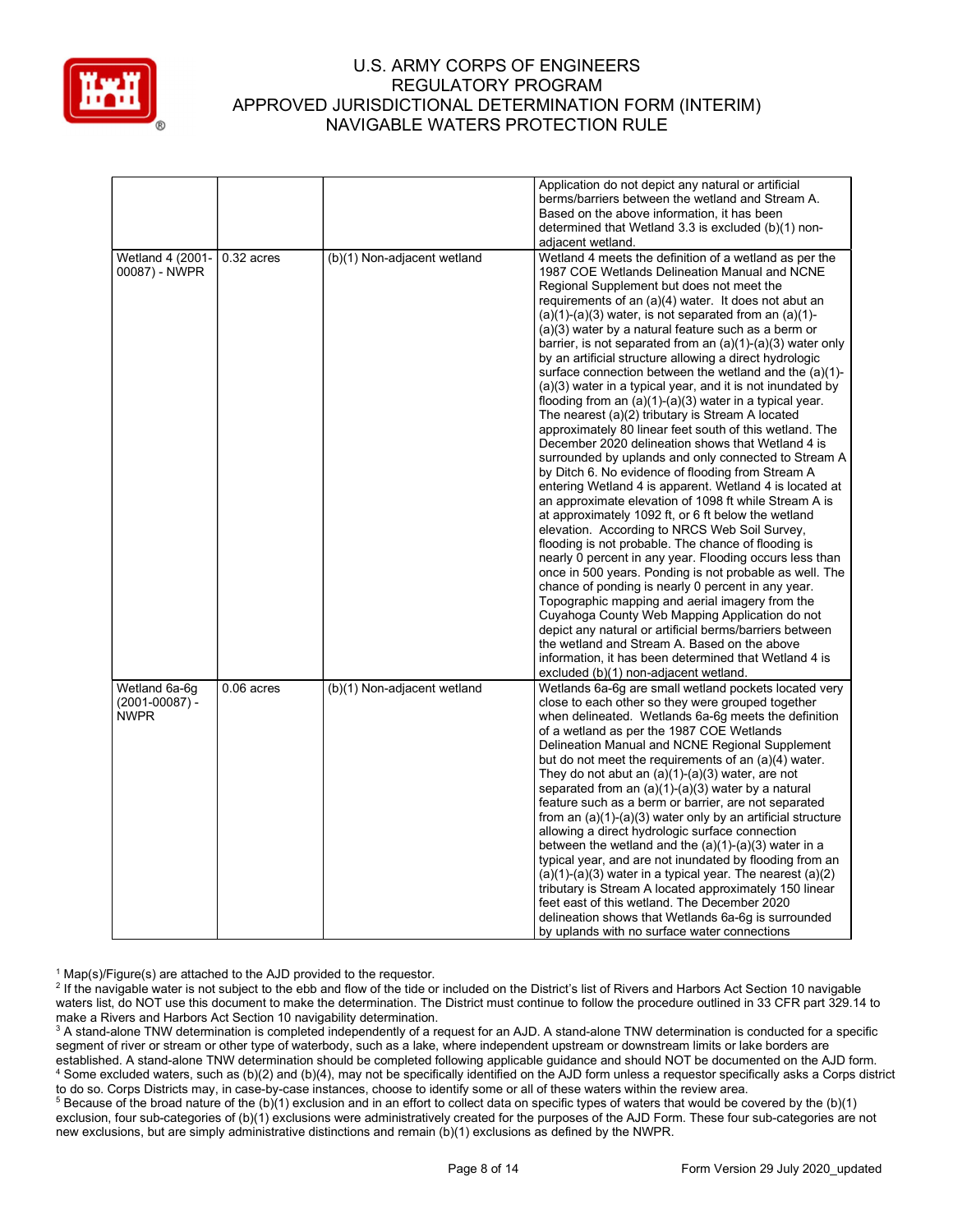

|                         |              |                             | observed. No evidence of flooding from Stream A                                                             |
|-------------------------|--------------|-----------------------------|-------------------------------------------------------------------------------------------------------------|
|                         |              |                             | entering Wetlands 6a-6g is apparent. Wetlands 6a-6g                                                         |
|                         |              |                             | are located at an approximate elevation of 1098 ft while                                                    |
|                         |              |                             | Stream A is at approximately 1088 ft, or 10 ft below the                                                    |
|                         |              |                             | wetland elevation. According to NRCS Web Soil                                                               |
|                         |              |                             | Survey, flooding is not probable. The chance of flooding                                                    |
|                         |              |                             | is nearly 0 percent in any year. Flooding occurs less                                                       |
|                         |              |                             | than once in 500 years. Ponding is not probable as                                                          |
|                         |              |                             | well. The chance of ponding is nearly 0 percent in any<br>year. Topographic mapping and aerial imagery from |
|                         |              |                             | the Cuyahoga County Web Mapping Application do not                                                          |
|                         |              |                             | depict any natural or artificial berms/barriers between                                                     |
|                         |              |                             | the wetland and Stream A. Based on the above                                                                |
|                         |              |                             | information, it has been determined that Wetlands 6a-                                                       |
|                         |              |                             | 6g are excluded (b)(1) non-adjacent wetlands.                                                               |
| Wetland 7 (2001-        | $0.08$ acres | (b)(1) Non-adjacent wetland | Wetland 7 meets the definition of a wetland as per the                                                      |
| 00087) - NWPR           |              |                             | 1987 COE Wetlands Delineation Manual and NCNE                                                               |
|                         |              |                             | Regional Supplement but does not meet the                                                                   |
|                         |              |                             | requirements of an (a)(4) water. It does not abut an                                                        |
|                         |              |                             | $(a)(1)-(a)(3)$ water, is not separated from an $(a)(1)-$                                                   |
|                         |              |                             | (a)(3) water by a natural feature such as a berm or                                                         |
|                         |              |                             | barrier, is not separated from an $(a)(1)-(a)(3)$ water only                                                |
|                         |              |                             | by an artificial structure allowing a direct hydrologic                                                     |
|                         |              |                             | surface connection between the wetland and the (a)(1)-                                                      |
|                         |              |                             | (a)(3) water in a typical year, and it is not inundated by                                                  |
|                         |              |                             | flooding from an (a)(1)-(a)(3) water in a typical year.                                                     |
|                         |              |                             | The nearest (a)(2) tributary is Stream A located                                                            |
|                         |              |                             | approximately 200 linear feet southeast of this wetland.                                                    |
|                         |              |                             | The December 2020 delineation shows that Wetland 7                                                          |
|                         |              |                             | is surrounded by uplands with no surface water                                                              |
|                         |              |                             | connections observed. No evidence of flooding from                                                          |
|                         |              |                             | Stream A entering Wetland 7 is apparent. Wetland 7 is                                                       |
|                         |              |                             | located at an approximate elevation of 1094 ft while                                                        |
|                         |              |                             | Stream A is at approximately 1088 ft, or 6 ft below the                                                     |
|                         |              |                             | wetland elevation. According to NRCS Web Soil                                                               |
|                         |              |                             | Survey, flooding is not probable. The chance of flooding                                                    |
|                         |              |                             | is nearly 0 percent in any year. Flooding occurs less                                                       |
|                         |              |                             | than once in 500 years. Ponding is not probable as                                                          |
|                         |              |                             | well. The chance of ponding is nearly 0 percent in any                                                      |
|                         |              |                             | year. Topographic mapping and aerial imagery from                                                           |
|                         |              |                             | the Cuyahoga County Web Mapping Application do not                                                          |
|                         |              |                             | depict any natural or artificial berms/barriers between                                                     |
|                         |              |                             | the wetland and Stream A. Based on the above                                                                |
|                         |              |                             | information, it has been determined that Wetland 7 is                                                       |
|                         |              |                             | excluded (b)(1) non-adjacent wetland.                                                                       |
| <b>Wetland 8 (2001-</b> | 0.3 acres    | (b)(1) Non-adjacent wetland | Wetland 8 meets the definition of a wetland as per the                                                      |
| 00087) - NWPR           |              |                             | 1987 COE Wetlands Delineation Manual and NCNE                                                               |
|                         |              |                             | Regional Supplement but does not meet the                                                                   |
|                         |              |                             | requirements of an (a)(4) water. It does not abut an                                                        |
|                         |              |                             | $(a)(1)-(a)(3)$ water, is not separated from an $(a)(1)-$                                                   |
|                         |              |                             | $(a)(3)$ water by a natural feature such as a berm or                                                       |
|                         |              |                             | barrier, is not separated from an $(a)(1)-(a)(3)$ water only                                                |
|                         |              |                             | by an artificial structure allowing a direct hydrologic                                                     |

<sup>1</sup> Map(s)/Figure(s) are attached to the AJD provided to the requestor.

<sup>&</sup>lt;sup>2</sup> If the navigable water is not subject to the ebb and flow of the tide or included on the District's list of Rivers and Harbors Act Section 10 navigable waters list, do NOT use this document to make the determination. The District must continue to follow the procedure outlined in 33 CFR part 329.14 to make a Rivers and Harbors Act Section 10 navigability determination.

 $^3$  A stand-alone TNW determination is completed independently of a request for an AJD. A stand-alone TNW determination is conducted for a specific segment of river or stream or other type of waterbody, such as a lake, where independent upstream or downstream limits or lake borders are established. A stand-alone TNW determination should be completed following applicable guidance and should NOT be documented on the AJD form. 4 Some excluded waters, such as (b)(2) and (b)(4), may not be specifically identified on the AJD form unless a requestor specifically asks a Corps district to do so. Corps Districts may, in case-by-case instances, choose to identify some or all of these waters within the review area.

 $5$  Because of the broad nature of the (b)(1) exclusion and in an effort to collect data on specific types of waters that would be covered by the (b)(1) exclusion, four sub-categories of (b)(1) exclusions were administratively created for the purposes of the AJD Form. These four sub-categories are not new exclusions, but are simply administrative distinctions and remain (b)(1) exclusions as defined by the NWPR.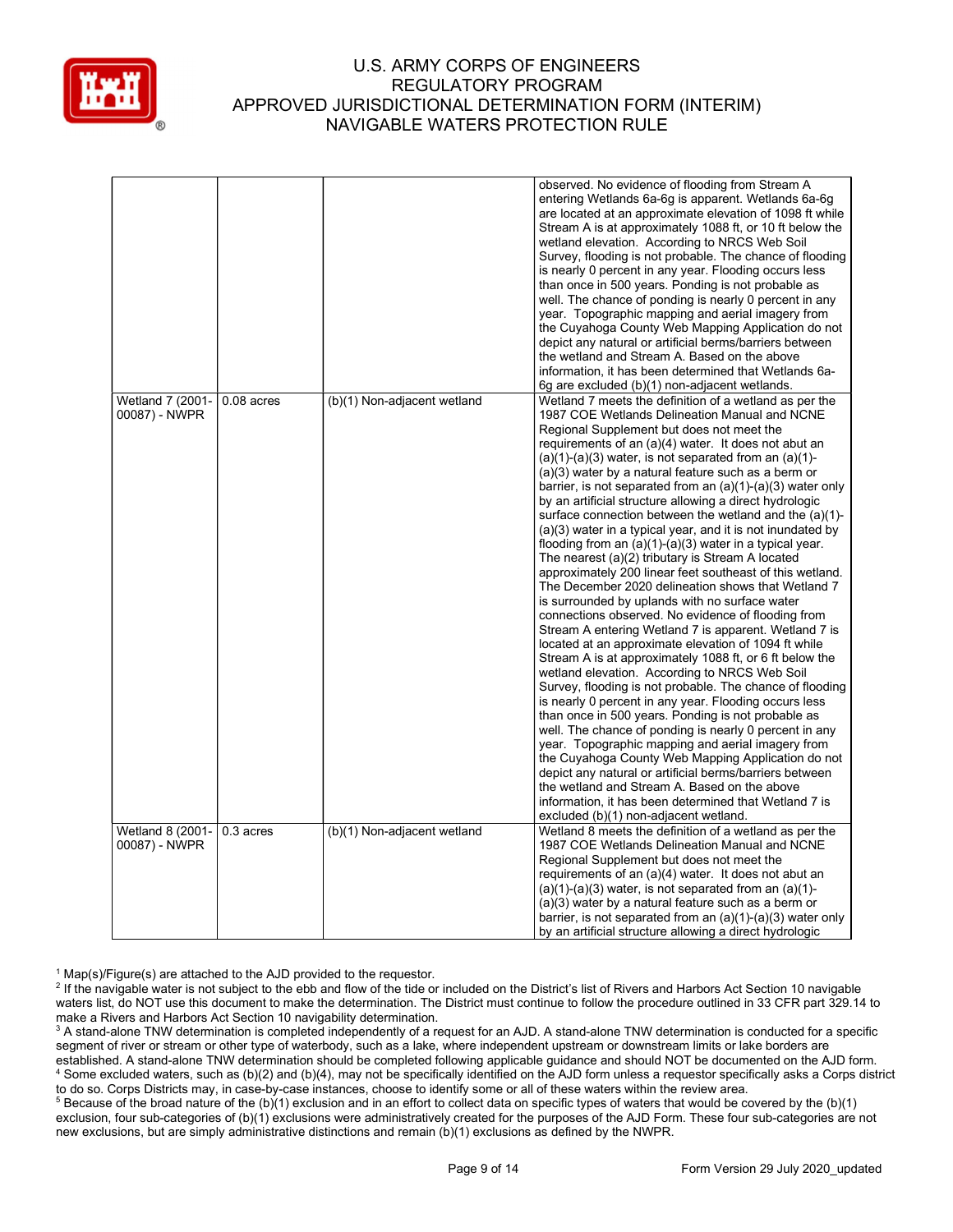

|                  |              |                             | surface connection between the wetland and the (a)(1)-                                                      |
|------------------|--------------|-----------------------------|-------------------------------------------------------------------------------------------------------------|
|                  |              |                             | $(a)(3)$ water in a typical year, and it is not inundated by                                                |
|                  |              |                             | flooding from an $(a)(1)-(a)(3)$ water in a typical year.                                                   |
|                  |              |                             | The nearest (a)(2) tributary is Stream A located                                                            |
|                  |              |                             | approximately 200 linear feet south of this wetland. The                                                    |
|                  |              |                             | December 2020 delineation shows that Wetland 8 is                                                           |
|                  |              |                             | surrounded by uplands with no surface water                                                                 |
|                  |              |                             | connections observed. No evidence of flooding from                                                          |
|                  |              |                             | Stream A entering Wetland 8 is apparent. Wetland 8 is                                                       |
|                  |              |                             | located at an approximate elevation of 1096 ft while                                                        |
|                  |              |                             | Stream A is at approximately 1088 ft, or 8 ft below the                                                     |
|                  |              |                             | wetland elevation. According to NRCS Web Soil                                                               |
|                  |              |                             | Survey, flooding is not probable. The chance of flooding                                                    |
|                  |              |                             | is nearly 0 percent in any year. Flooding occurs less                                                       |
|                  |              |                             | than once in 500 years. Ponding is not probable as                                                          |
|                  |              |                             | well. The chance of ponding is nearly 0 percent in any                                                      |
|                  |              |                             | year. Topographic mapping and aerial imagery from                                                           |
|                  |              |                             | the Cuyahoga County Web Mapping Application do not                                                          |
|                  |              |                             | depict any natural or artificial berms/barriers between                                                     |
|                  |              |                             | the wetland and Stream A. Based on the above                                                                |
|                  |              |                             | information, it has been determined that Wetland 8 is                                                       |
|                  |              |                             | excluded (b)(1) non-adjacent wetland.                                                                       |
| Wetland 9 (2001- | $0.01$ acres | (b)(1) Non-adjacent wetland | Wetland 9 meets the definition of a wetland as per the                                                      |
| 00087) - NWPR    |              |                             | 1987 COE Wetlands Delineation Manual and NCNE                                                               |
|                  |              |                             | Regional Supplement but does not meet the                                                                   |
|                  |              |                             | requirements of an (a)(4) water. It does not abut an                                                        |
|                  |              |                             | $(a)(1)-(a)(3)$ water, is not separated from an $(a)(1)-$                                                   |
|                  |              |                             | $(a)(3)$ water by a natural feature such as a berm or                                                       |
|                  |              |                             | barrier, is not separated from an $(a)(1)-(a)(3)$ water only                                                |
|                  |              |                             | by an artificial structure allowing a direct hydrologic                                                     |
|                  |              |                             | surface connection between the wetland and the (a)(1)-                                                      |
|                  |              |                             |                                                                                                             |
|                  |              |                             | (a)(3) water in a typical year, and it is not inundated by                                                  |
|                  |              |                             | flooding from an $(a)(1)-(a)(3)$ water in a typical year.                                                   |
|                  |              |                             | The nearest (a)(2) tributary is Stream A located<br>approximately 415 linear feet east of this wetland. The |
|                  |              |                             | December 2020 delineation shows that Wetland 9 is                                                           |
|                  |              |                             |                                                                                                             |
|                  |              |                             | surrounded by uplands with no surface water                                                                 |
|                  |              |                             | connections observed. No evidence of flooding from                                                          |
|                  |              |                             | Stream A entering Wetland 9 is apparent. Wetland 9 is                                                       |
|                  |              |                             | located at an approximate elevation of 1098 ft while                                                        |
|                  |              |                             | Stream A is at approximately 1088 ft, or 10 ft below the                                                    |
|                  |              |                             | wetland elevation. According to NRCS Web Soil                                                               |
|                  |              |                             | Survey, flooding is not probable. The chance of flooding                                                    |
|                  |              |                             | is nearly 0 percent in any year. Flooding occurs less                                                       |
|                  |              |                             | than once in 500 years. Ponding is not probable as                                                          |
|                  |              |                             | well. The chance of ponding is nearly 0 percent in any                                                      |
|                  |              |                             | year. Topographic mapping and aerial imagery from                                                           |
|                  |              |                             | the Cuyahoga County Web Mapping Application do not                                                          |
|                  |              |                             | depict any natural or artificial berms/barriers between                                                     |
|                  |              |                             | the wetland and Stream A. Based on the above                                                                |
|                  |              |                             | information, it has been determined that Wetland 9 is                                                       |
|                  |              |                             | excluded (b)(1) non-adjacent wetland.                                                                       |
| Wetland 10       | $0.11$ acres | (b)(1) Non-adjacent wetland | Wetland 10 meets the definition of a wetland as per the                                                     |

<sup>1</sup> Map(s)/Figure(s) are attached to the AJD provided to the requestor.

<sup>2</sup> If the navigable water is not subject to the ebb and flow of the tide or included on the District's list of Rivers and Harbors Act Section 10 navigable waters list, do NOT use this document to make the determination. The District must continue to follow the procedure outlined in 33 CFR part 329.14 to make a Rivers and Harbors Act Section 10 navigability determination.

 $^3$  A stand-alone TNW determination is completed independently of a request for an AJD. A stand-alone TNW determination is conducted for a specific segment of river or stream or other type of waterbody, such as a lake, where independent upstream or downstream limits or lake borders are established. A stand-alone TNW determination should be completed following applicable guidance and should NOT be documented on the AJD form. 4 Some excluded waters, such as (b)(2) and (b)(4), may not be specifically identified on the AJD form unless a requestor specifically asks a Corps district to do so. Corps Districts may, in case-by-case instances, choose to identify some or all of these waters within the review area.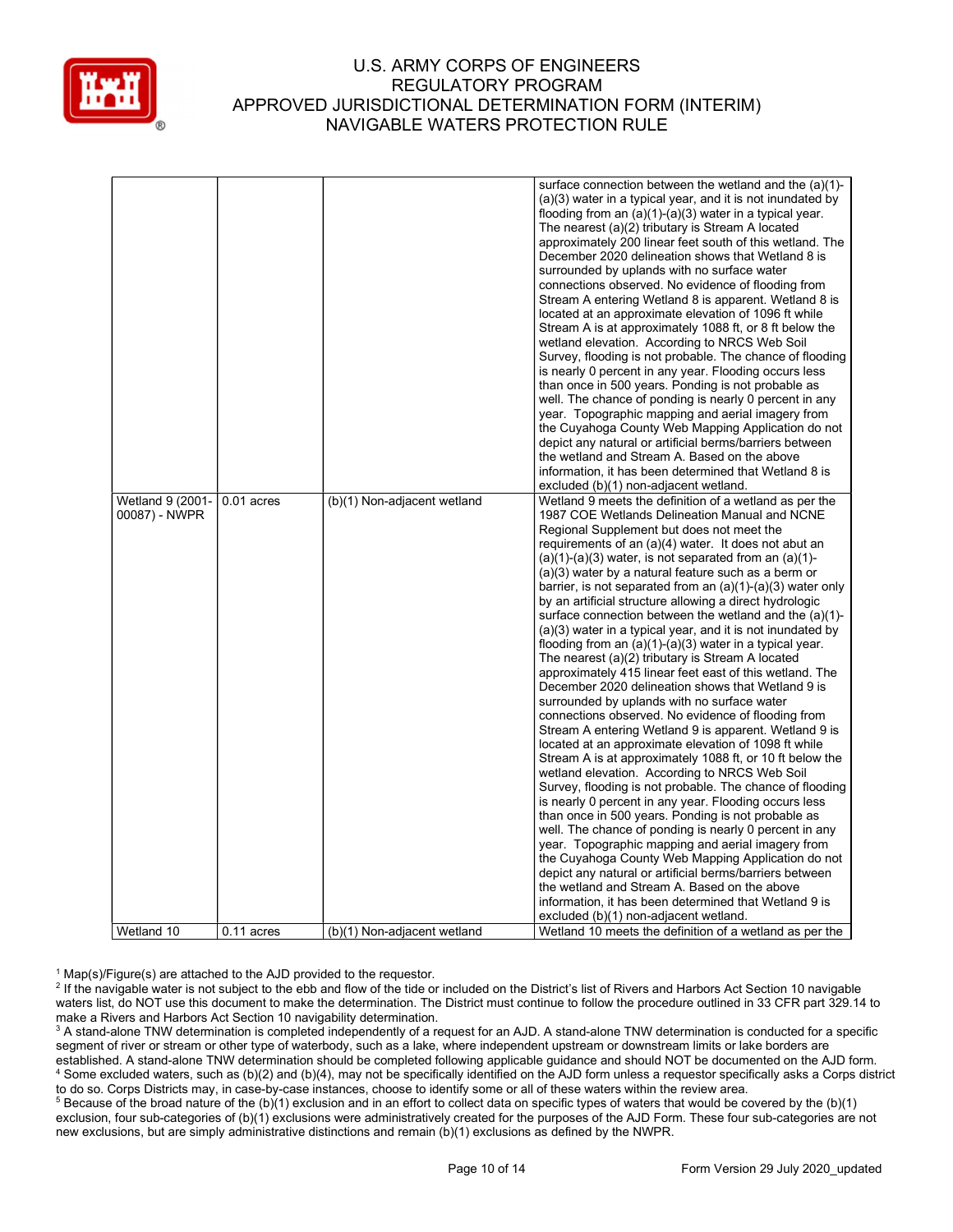

| $(2001 - 00087) -$ |             |                             | 1987 COE Wetlands Delineation Manual and NCNE                                                                 |
|--------------------|-------------|-----------------------------|---------------------------------------------------------------------------------------------------------------|
| <b>NWPR</b>        |             |                             | Regional Supplement but does not meet the                                                                     |
|                    |             |                             | requirements of an (a)(4) water. It does not abut an                                                          |
|                    |             |                             | $(a)(1)-(a)(3)$ water, is not separated from an $(a)(1)-$                                                     |
|                    |             |                             |                                                                                                               |
|                    |             |                             | $(a)(3)$ water by a natural feature such as a berm or                                                         |
|                    |             |                             | barrier, is not separated from an $(a)(1)-(a)(3)$ water only                                                  |
|                    |             |                             | by an artificial structure allowing a direct hydrologic                                                       |
|                    |             |                             | surface connection between the wetland and the (a)(1)-                                                        |
|                    |             |                             | $(a)(3)$ water in a typical year, and it is not inundated by                                                  |
|                    |             |                             | flooding from an $(a)(1)-(a)(3)$ water in a typical year.                                                     |
|                    |             |                             | The nearest (a)(2) tributary is Stream A located                                                              |
|                    |             |                             | approximately 250 linear feet east of this wetland. The                                                       |
|                    |             |                             | December 2020 delineation shows that Wetland 10 is                                                            |
|                    |             |                             | surrounded by uplands with no surface water                                                                   |
|                    |             |                             | connections observed. No evidence of flooding from                                                            |
|                    |             |                             | Stream A entering Wetland 10 is apparent. Wetland 10                                                          |
|                    |             |                             | is located at an approximate elevation of 1100 ft while                                                       |
|                    |             |                             |                                                                                                               |
|                    |             |                             | Stream A is at approximately 1088 ft, or 12 ft below the                                                      |
|                    |             |                             | wetland elevation. According to NRCS Web Soil                                                                 |
|                    |             |                             | Survey, flooding is not probable. The chance of flooding                                                      |
|                    |             |                             | is nearly 0 percent in any year. Flooding occurs less                                                         |
|                    |             |                             | than once in 500 years. Ponding is not probable as                                                            |
|                    |             |                             | well. The chance of ponding is nearly 0 percent in any                                                        |
|                    |             |                             | year. Topographic mapping and aerial imagery from                                                             |
|                    |             |                             | the Cuyahoga County Web Mapping Application do not                                                            |
|                    |             |                             | depict any natural or artificial berms/barriers between                                                       |
|                    |             |                             | the wetland and Stream A. Based on the above                                                                  |
|                    |             |                             | information, it has been determined that Wetland 10 is                                                        |
|                    |             |                             | excluded (b)(1) non-adjacent wetland.                                                                         |
| Wetland J          | $0.73$ acre | (b)(1) Non-adjacent wetland | Wetland J meets the definition of a wetland as per the                                                        |
| $(2001 - 00087) -$ |             |                             | 1987 COE Wetlands Delineation Manual and NCNE                                                                 |
| <b>NWPR</b>        |             |                             | Regional Supplement but does not meet the                                                                     |
|                    |             |                             | requirements of an (a)(4) water. It does not abut an                                                          |
|                    |             |                             |                                                                                                               |
|                    |             |                             | $(a)(1)-(a)(3)$ water, is not separated from an $(a)(1)-$                                                     |
|                    |             |                             | $(a)(3)$ water by a natural feature such as a berm or                                                         |
|                    |             |                             | barrier, is not separated from an $(a)(1)-(a)(3)$ water only                                                  |
|                    |             |                             | by an artificial structure allowing a direct hydrologic                                                       |
|                    |             |                             | surface connection between the wetland and the (a)(1)-                                                        |
|                    |             |                             | $(a)(3)$ water in a typical year, and it is not inundated by                                                  |
|                    |             |                             | flooding from an $(a)(1)-(a)(3)$ water in a typical year.                                                     |
|                    |             |                             | The nearest (a)(2) tributary is Stream A located                                                              |
|                    |             |                             | approximately 250 linear feet south of this wetland. The                                                      |
|                    |             |                             | December 2020 delineation shows that Wetland J is                                                             |
|                    |             |                             | surrounded by uplands and only connected to Stream A                                                          |
|                    |             |                             |                                                                                                               |
|                    |             |                             |                                                                                                               |
|                    |             |                             | by Ditch 5. No evidence of flooding from Stream A                                                             |
|                    |             |                             | entering Wetland J is apparent. Wetland J is located at                                                       |
|                    |             |                             | an approximate elevation of 1098 ft while Stream A is                                                         |
|                    |             |                             | at approximately 1092 ft, or 6 ft below the wetland                                                           |
|                    |             |                             | elevation. According to NRCS Web Soil Survey,                                                                 |
|                    |             |                             | flooding is not probable. The chance of flooding is                                                           |
|                    |             |                             | nearly 0 percent in any year. Flooding occurs less than                                                       |
|                    |             |                             | once in 500 years. Ponding is not probable as well. The<br>chance of ponding is nearly 0 percent in any year. |

<sup>1</sup> Map(s)/Figure(s) are attached to the AJD provided to the requestor.

<sup>2</sup> If the navigable water is not subject to the ebb and flow of the tide or included on the District's list of Rivers and Harbors Act Section 10 navigable waters list, do NOT use this document to make the determination. The District must continue to follow the procedure outlined in 33 CFR part 329.14 to make a Rivers and Harbors Act Section 10 navigability determination.

 $^3$  A stand-alone TNW determination is completed independently of a request for an AJD. A stand-alone TNW determination is conducted for a specific segment of river or stream or other type of waterbody, such as a lake, where independent upstream or downstream limits or lake borders are established. A stand-alone TNW determination should be completed following applicable guidance and should NOT be documented on the AJD form. 4 Some excluded waters, such as (b)(2) and (b)(4), may not be specifically identified on the AJD form unless a requestor specifically asks a Corps district to do so. Corps Districts may, in case-by-case instances, choose to identify some or all of these waters within the review area.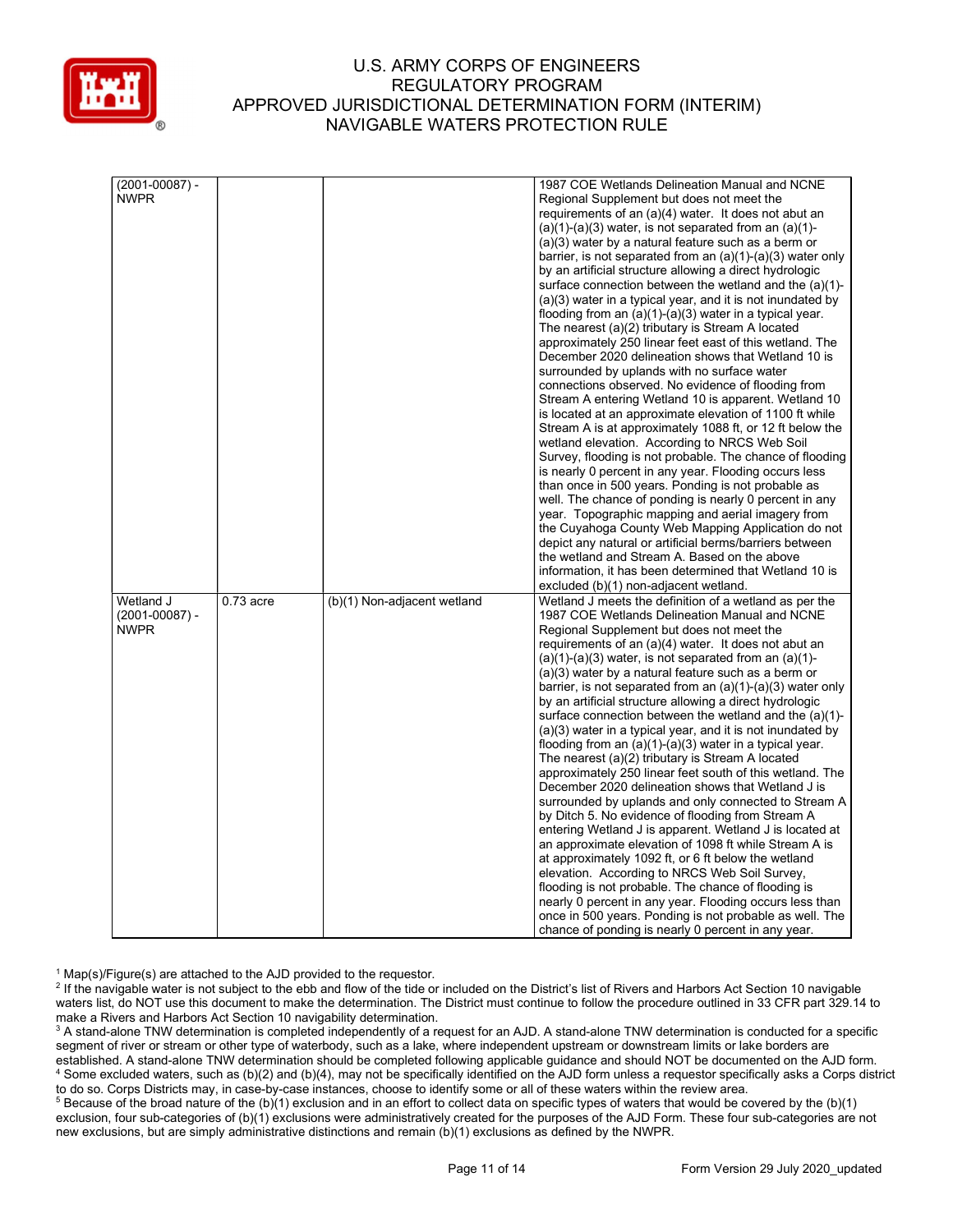

|                                                |      |                             | Topographic mapping and aerial imagery from the<br>Cuyahoga County Web Mapping Application do not<br>depict any natural or artificial berms/barriers between<br>the wetland and Stream A. Based on the above<br>information, it has been determined that Wetland J is<br>excluded (b)(1) non-adjacent wetland.                                                                                                                                                                                                                                                                                                                                                                                                                                                                                                                                                                                                                                                                                                                                                                                                                                                                                                                                                                                                                                                                                                                                                                                                                                                                                                                                                                                                              |
|------------------------------------------------|------|-----------------------------|-----------------------------------------------------------------------------------------------------------------------------------------------------------------------------------------------------------------------------------------------------------------------------------------------------------------------------------------------------------------------------------------------------------------------------------------------------------------------------------------------------------------------------------------------------------------------------------------------------------------------------------------------------------------------------------------------------------------------------------------------------------------------------------------------------------------------------------------------------------------------------------------------------------------------------------------------------------------------------------------------------------------------------------------------------------------------------------------------------------------------------------------------------------------------------------------------------------------------------------------------------------------------------------------------------------------------------------------------------------------------------------------------------------------------------------------------------------------------------------------------------------------------------------------------------------------------------------------------------------------------------------------------------------------------------------------------------------------------------|
| Wetland K<br>$(2001 - 00087) -$<br><b>NWPR</b> | 0.11 | (b)(1) Non-adjacent wetland | Wetland K meets the definition of a wetland as per the<br>1987 COE Wetlands Delineation Manual and NCNE<br>Regional Supplement but does not meet the<br>requirements of an (a)(4) water. It does not abut an<br>$(a)(1)-(a)(3)$ water, is not separated from an $(a)(1)-$<br>$(a)(3)$ water by a natural feature such as a berm or<br>barrier, is not separated from an $(a)(1)-(a)(3)$ water only<br>by an artificial structure allowing a direct hydrologic<br>surface connection between the wetland and the (a)(1)-<br>$(a)(3)$ water in a typical year, and it is not inundated by<br>flooding from an $(a)(1)-(a)(3)$ water in a typical year.<br>The nearest (a)(2) tributary is Stream A located<br>approximately 250 linear feet east of this wetland. The<br>December 2020 delineation shows that Wetland K is<br>surrounded by uplands with and only connected to<br>Stream A by Ditch 6. No evidence of flooding from<br>Stream A entering Wetland K is apparent. Wetland K is<br>located at an approximate elevation of 1096 ft while<br>Stream A is at approximately 1092 ft, or 4 ft below the<br>wetland elevation. According to NRCS Web Soil<br>Survey, flooding is not probable. The chance of flooding<br>is nearly 0 percent in any year. Flooding occurs less<br>than once in 500 years. Ponding is not probable as<br>well. The chance of ponding is nearly 0 percent in any<br>year. Topographic mapping and aerial imagery from<br>the Cuyahoga County Web Mapping Application do not<br>depict any natural or artificial berms/barriers between<br>the wetland and Stream A. Based on the above<br>information, it has been determined that Wetland K is<br>excluded (b)(1) non-adjacent wetland. |

# III. SUPPORTING INFORMATION

- Data sheets prepared by the Corps: Title(s) and/or date(s).
- \_X\_ Photographs: (NA, aerial, other, aerial and other) ConnectExplorer Aerials dated 11/7/2016,

A. Select/enter all resources that were used to aid in this determination and attach data/maps to this document and/or references/citations in the administrative record, as appropriate.

X Information submitted by, or on behalf of, the applicant/consultant: BUILDING OUR FUTURE R&D FACILITY Investigation of Waters of the U.S. The Sherwin-Williams Company Revised February 15, 2021 and Original Submittal dated December 23, 2020. This information is and is not sufficient for purposes of this AJD. Rationale: The flow regime determination of intermittent for Stream A was not adequate to

support the Corps' determination and therefore was only partially relied upon.

<sup>&</sup>lt;sup>1</sup> Map(s)/Figure(s) are attached to the AJD provided to the requestor.

<sup>&</sup>lt;sup>2</sup> If the navigable water is not subject to the ebb and flow of the tide or included on the District's list of Rivers and Harbors Act Section 10 navigable waters list, do NOT use this document to make the determination. The District must continue to follow the procedure outlined in 33 CFR part 329.14 to make a Rivers and Harbors Act Section 10 navigability determination.

 $^3$  A stand-alone TNW determination is completed independently of a request for an AJD. A stand-alone TNW determination is conducted for a specific segment of river or stream or other type of waterbody, such as a lake, where independent upstream or downstream limits or lake borders are established. A stand-alone TNW determination should be completed following applicable guidance and should NOT be documented on the AJD form. 4 Some excluded waters, such as (b)(2) and (b)(4), may not be specifically identified on the AJD form unless a requestor specifically asks a Corps district to do so. Corps Districts may, in case-by-case instances, choose to identify some or all of these waters within the review area.

 $5$  Because of the broad nature of the (b)(1) exclusion and in an effort to collect data on specific types of waters that would be covered by the (b)(1) exclusion, four sub-categories of (b)(1) exclusions were administratively created for the purposes of the AJD Form. These four sub-categories are not new exclusions, but are simply administrative distinctions and remain (b)(1) exclusions as defined by the NWPR.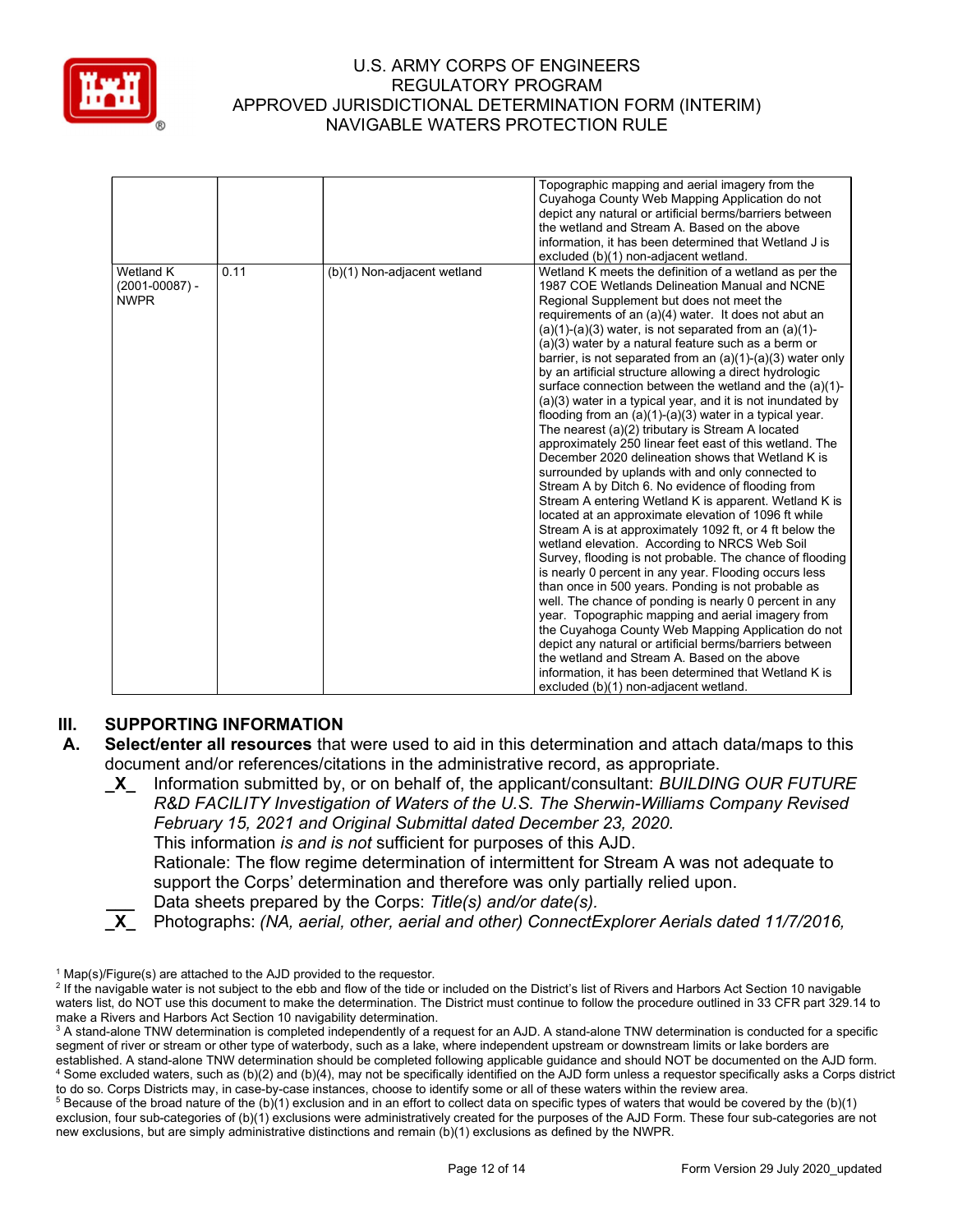

11/12/2018, 12/23/2019, and 11/12/2020

- X Corps Site visit(s) conducted on: May 5, 2010 and June 24, 2010.
- Previous Jurisdictional Determinations (AJDs or PJDs): LRB-2001-00087 AJD dated January 12, 2011.
- X\_ Antecedent Precipitation Tool: provide detailed discussion in Section III.B.
- X USDA NRCS Soil Survey: Web Soil Survey accessed 11FEB2021, https://websoilsurvey.sc.egov.usda.gov/App/WebSoilSurvey.aspx USFWS NWI maps: Title(s) and/or date(s).
- X USGS topographic maps: 1939, 1971, 1997 (through historicaerials.com accessed 16FEB2021).

## Other data sources used to aid in this determination:

| Data Source (select)                              | Name and/or date and other relevant information                                                                         |
|---------------------------------------------------|-------------------------------------------------------------------------------------------------------------------------|
| <b>USGS Sources</b>                               | $N/A$ .                                                                                                                 |
| <b>USDA Sources</b>                               | N/A.                                                                                                                    |
| <b>NOAA Sources</b>                               | N/A.                                                                                                                    |
| <b>USACE Sources</b>                              | N/A.                                                                                                                    |
| State/Local/Tribal Sources                        | $N/A$ .                                                                                                                 |
| Cuyahoga County Web<br><b>Mapping Application</b> | 2019 Fall, 2019 Spring, 2017 Fall, 2017 Spring, 2016 Fall, 2016 Spring, 2015, 2013, 2011, 2008,<br>2006, 2002, and 1993 |

B. Typical year assessment(s): APT evaluates normal precipitation conditions based on the three 30day periods preceding the observation date. For each period, a weighted condition value is assigned by determining whether the 30-day precipitation total falls within, above, or below the 70th and 30th percentiles for totals from the same date range over the preceding 30 years. The APT then makes a determination of "normal," "wetter than normal," or "drier than normal" based on the condition value sum. The APT also displays results generated via the Palmer Drought Severity Index (PDSI) and the University of Delaware WebWIMP.

Inputs/Data Sources:

 - Weather Stations: Akron Fulton INTL AP, Cuyahoga Falls 1.1 ESE, Akron, Ravenna 2S, Cleveland.

| Latitude  | Longitude  | Date      | <b>PDSI</b><br>Value | <b>PDSI Class</b>    | Season        | <b>ARC</b><br>Score | Antecedent<br>Precip  | Resource                   |
|-----------|------------|-----------|----------------------|----------------------|---------------|---------------------|-----------------------|----------------------------|
|           |            |           |                      |                      |               |                     | Condition             |                            |
| 41.293185 | $-81.6355$ | 5/5/2010  | 0.12                 | Normal               | Wet<br>Season | 10                  | Normal<br>Conditions  | Corps Site Visit           |
| 41.293185 | $-81.6355$ | 6/24/2010 | 0.61                 | Incipient<br>wetness | Dry<br>Season | 16                  | Wetter than<br>Normal | Corps Site Visit           |
| 41.293185 | $-81.6355$ | 10/1/2010 | 0.04                 | Normal               | Wet<br>Season | 8                   | Drier than<br>Normal  | Davey Delineation<br>Photo |
| 41.293185 | $-81.6355$ | 11/7/2016 | $-0.77$              | Incipient            | Wet           | 16                  | Wetter than           | ConnectExplorer            |

<sup>1</sup> Map(s)/Figure(s) are attached to the AJD provided to the requestor.

<sup>2</sup> If the navigable water is not subject to the ebb and flow of the tide or included on the District's list of Rivers and Harbors Act Section 10 navigable waters list, do NOT use this document to make the determination. The District must continue to follow the procedure outlined in 33 CFR part 329.14 to make a Rivers and Harbors Act Section 10 navigability determination.

 $^3$  A stand-alone TNW determination is completed independently of a request for an AJD. A stand-alone TNW determination is conducted for a specific segment of river or stream or other type of waterbody, such as a lake, where independent upstream or downstream limits or lake borders are established. A stand-alone TNW determination should be completed following applicable guidance and should NOT be documented on the AJD form. 4 Some excluded waters, such as (b)(2) and (b)(4), may not be specifically identified on the AJD form unless a requestor specifically asks a Corps district to do so. Corps Districts may, in case-by-case instances, choose to identify some or all of these waters within the review area.